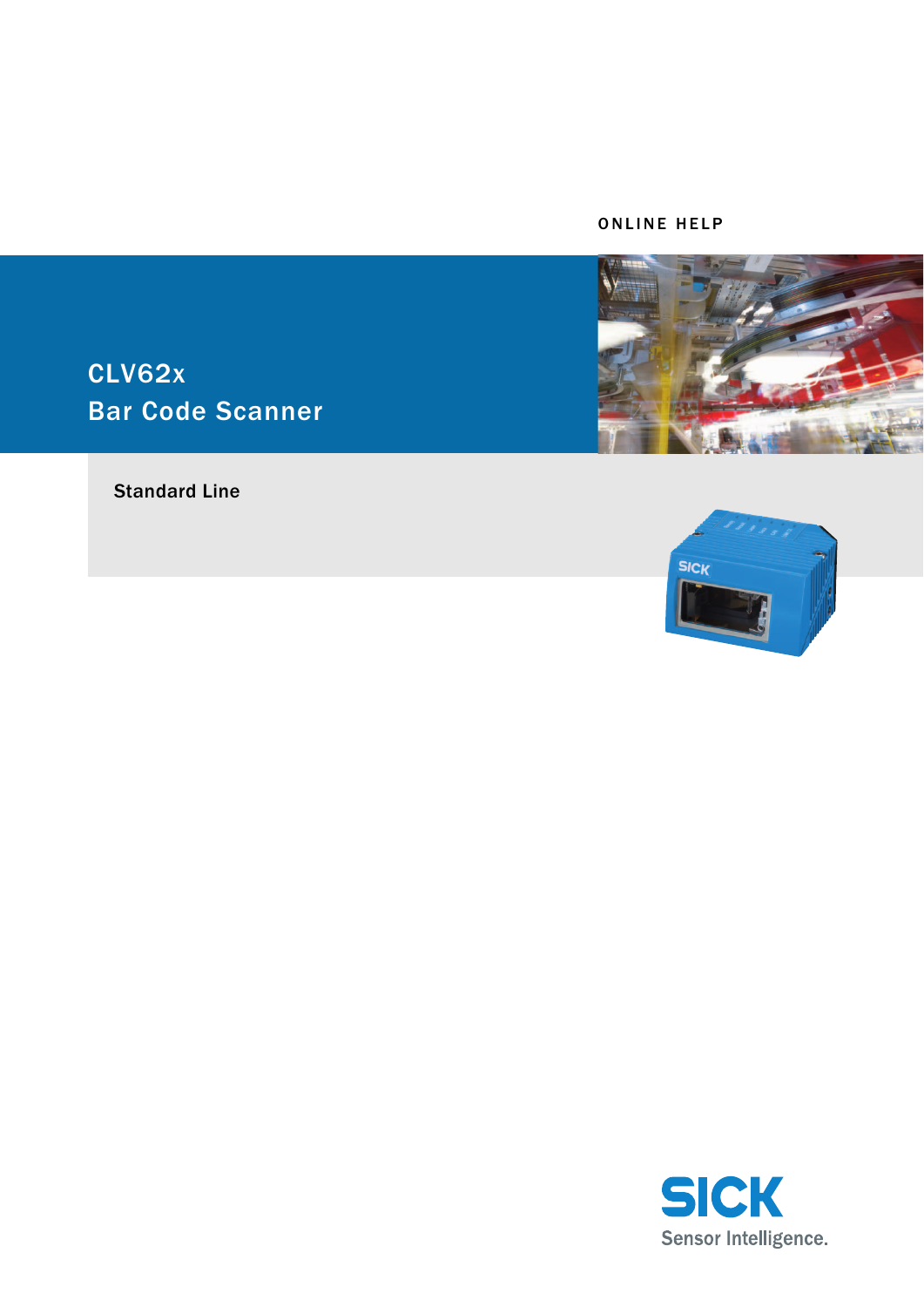| Software/Tool                | <b>Function</b>                                                        | <b>Version</b>   |
|------------------------------|------------------------------------------------------------------------|------------------|
| Device description<br>CLV62x | Device specific software module for configuration<br>software SOPAS-ET | V <sub>2.0</sub> |
| SOPAS-ET                     | Configuration software                                                 | $V$ 2.16         |

## Copyright

Copyright © 2008 SICK AG Waldkirch Auto Ident, Werk Reute Nimburger Strasse 11 79276 Reute Germany

## **Trademark**

Windows 2000™, XP™, Vista<sup>™</sup> and Internet Explorer<sup>™</sup> are registered trademarks or trademarks of the Microsoft Corporation in the USA and other countries. Acrobat™ Reader<sup>™</sup> is a trademark of Adobe Systems Incorporated.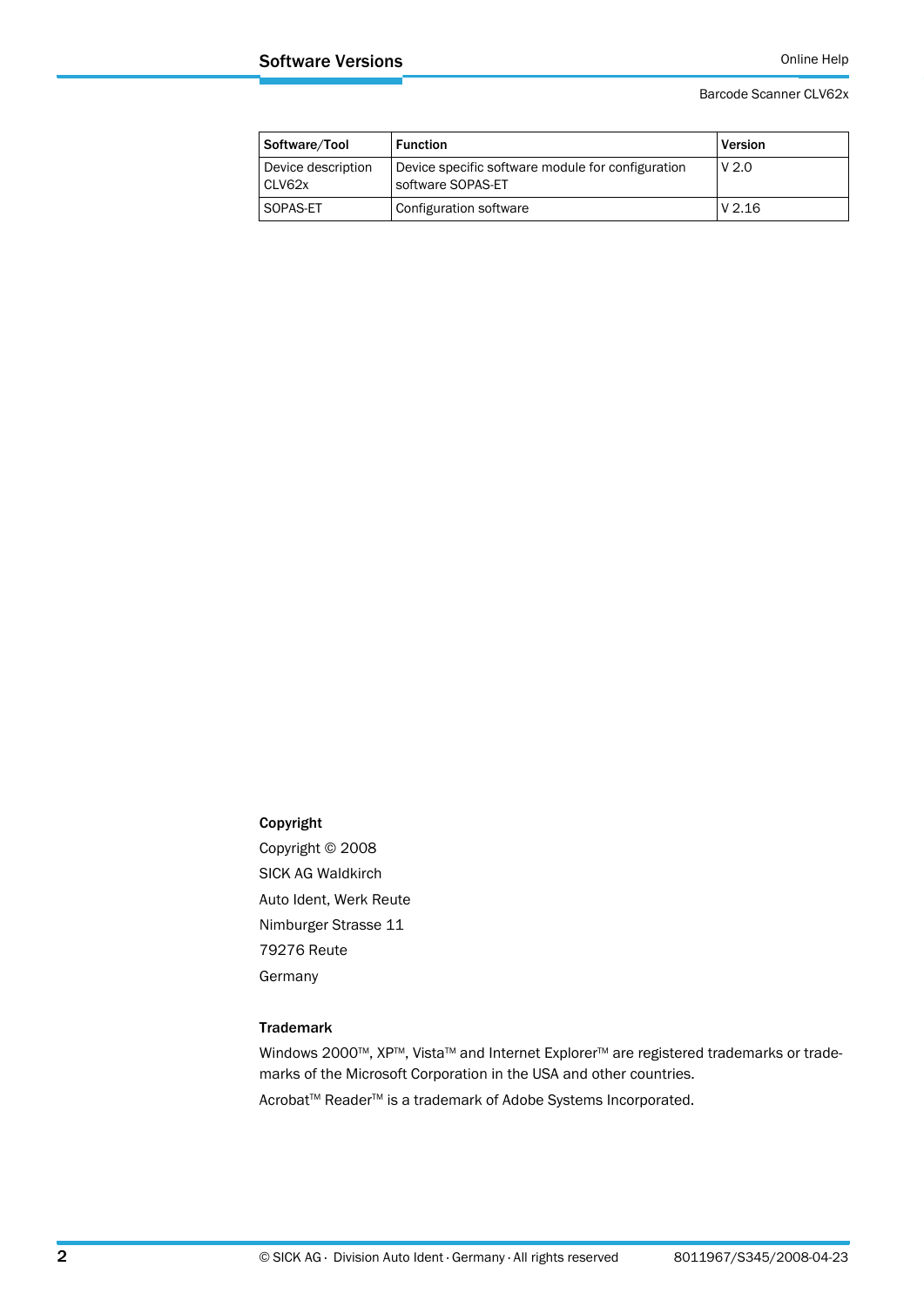$\mathbf{1}$  $\overline{2}$ 

# **Table of contents**

| 2.1     |  |
|---------|--|
| 2.2     |  |
| 2.2.1   |  |
|         |  |
|         |  |
|         |  |
| 2.2.2   |  |
| 2.2.3   |  |
|         |  |
|         |  |
|         |  |
|         |  |
|         |  |
|         |  |
|         |  |
| 2.2.4   |  |
|         |  |
|         |  |
|         |  |
|         |  |
|         |  |
| 2.2.5   |  |
|         |  |
|         |  |
|         |  |
|         |  |
|         |  |
|         |  |
|         |  |
| $2.3 -$ |  |
| 2.3.1   |  |
| 2.3.2   |  |
| 2.4     |  |
|         |  |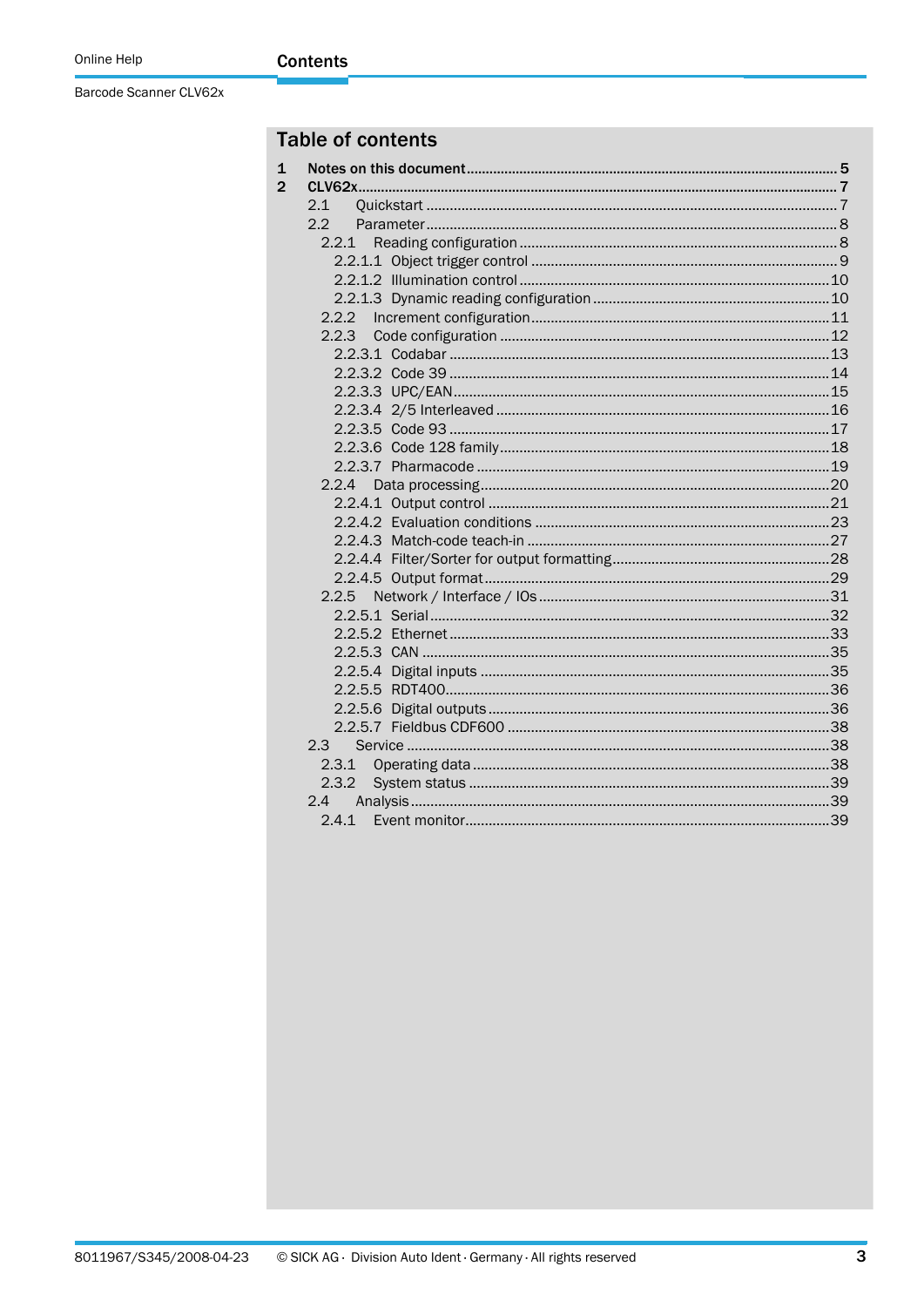## **Contents**

## Barcode Scanner CLV62x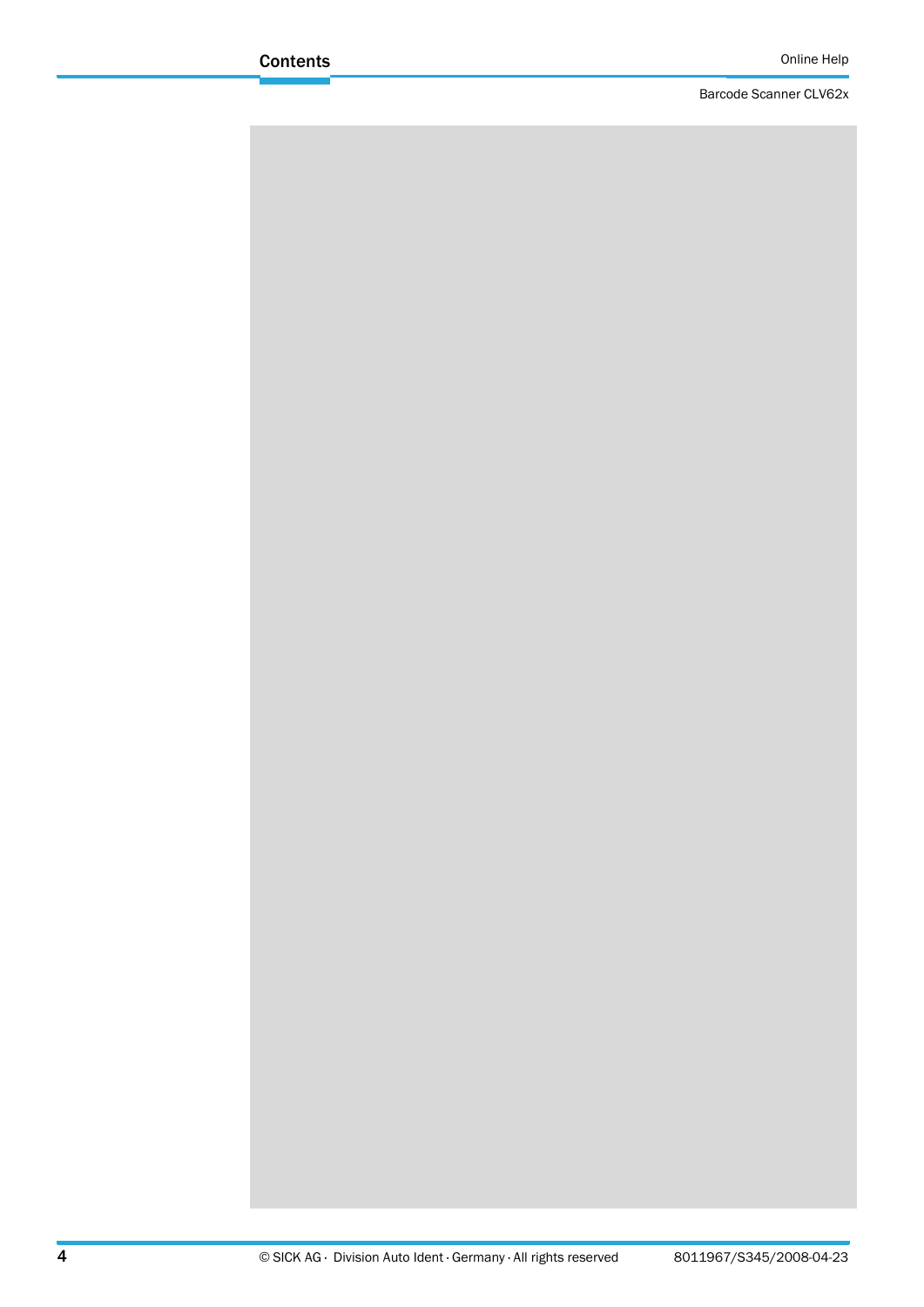## <span id="page-4-0"></span>1 Notes on this document

Purpose This document provides instructions for technical staff on the configuration of the barcode scanner CLV62x with the SOPAS-ET software.

> This document provides information to all parameters which are required for the operation of the barcode scanner.

Target group The target group of this document is persons entrusted with the following activities:

| <b>Activities</b>         | Target group                                 |
|---------------------------|----------------------------------------------|
| Startup and configuration | Trained staff, e.g. technicians or engineers |

Tab. 1-1: Target group

Depth of information This document contains all the information required for on-site configuration of the barcode scanner. The pre-assembled configuration (basic configuration) of the barcode scanner is set for use as a stand-alone device.

> Information on mounting, installation, maintenance and troubleshooting are listed in the operating instructions of the barcode scanner (document no. 8011965).

- Important Further information on the design of the barcode scanner as well as the barcode technology is available from SICK AG, Auto Ident division. On the Internet at www.sick.com.
- Used symbols To provide easier access some information in this document is emphasised as follows:
	- Reference Blue underlined font shows a reference to more detailed information.

This symbol refers to special features.



This symbol refers to additional settings in the configuration software SOPAS-ET.



This symbol refers to additional technical documents.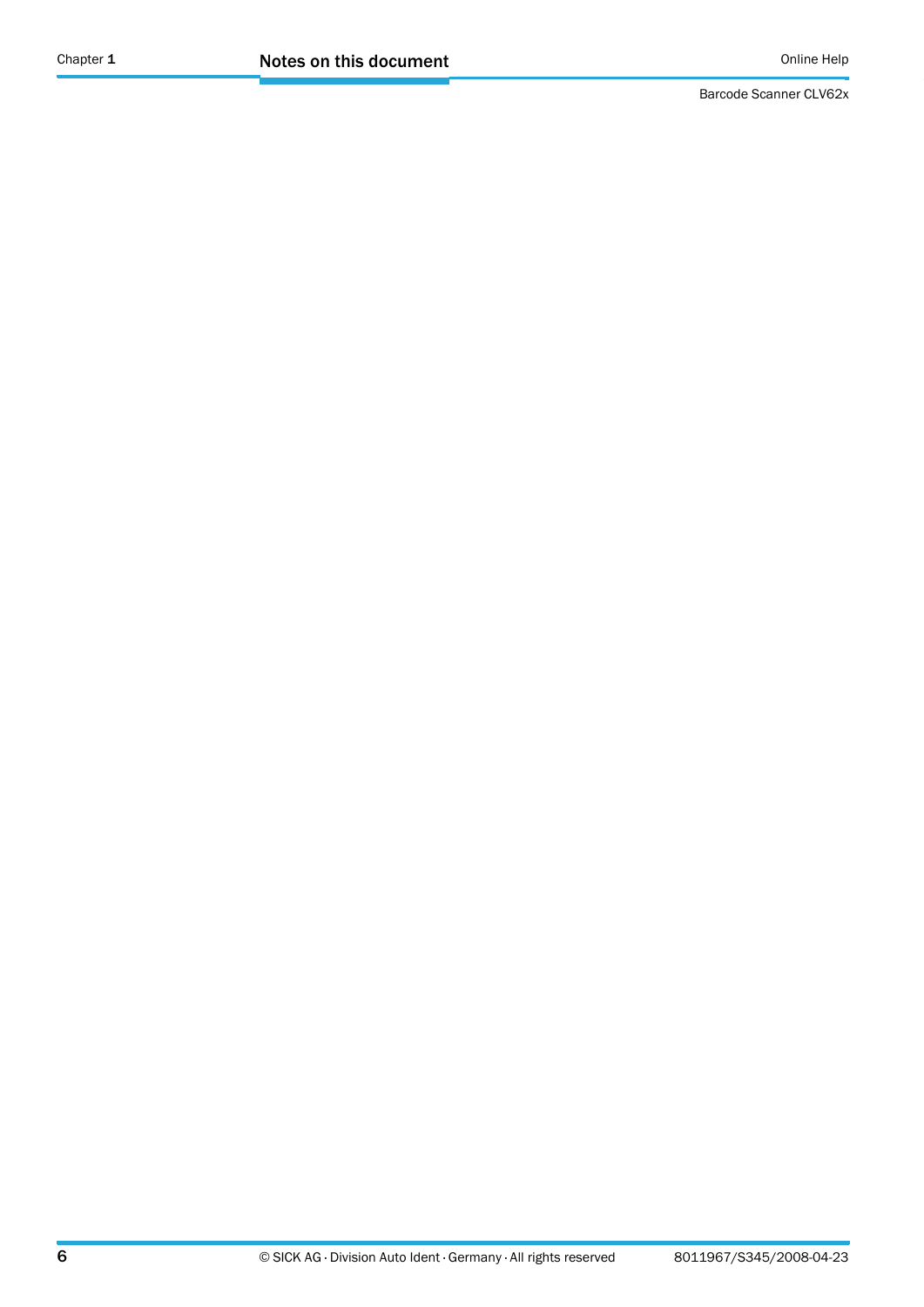# <span id="page-6-0"></span>2 CLV62x

## <span id="page-6-1"></span>2.1 Quickstart

Quickstart The parameters of the *Quickstart* group are used to set the code type and the scan frequency. Furthermore, the code reading process can be started and evaluated manually.

| Parameter                                    | <b>Function</b>                                                                                                                                                                                                                                                                                                                            |
|----------------------------------------------|--------------------------------------------------------------------------------------------------------------------------------------------------------------------------------------------------------------------------------------------------------------------------------------------------------------------------------------------|
| Device type                                  | The barcode scanner type is displayed.                                                                                                                                                                                                                                                                                                     |
| Device ID                                    | Enter address of the device in the CAN net.                                                                                                                                                                                                                                                                                                |
| Barcode content                              | Last read barcode is displayed.                                                                                                                                                                                                                                                                                                            |
| Code ID                                      | Abbreviation of the code type of the last read barcode is dis-<br>played.                                                                                                                                                                                                                                                                  |
| Code length                                  | Length of the latest read barcode is displayed.                                                                                                                                                                                                                                                                                            |
| Start                                        | Start code reading process.                                                                                                                                                                                                                                                                                                                |
| Stop                                         | Stop code reading process.                                                                                                                                                                                                                                                                                                                 |
| Percent evaluation                           | The percentage of the successful code readings per 100 scans is<br>displayed and visualised via a green bar.<br>The percent evaluation is stopped if an external trigger (data<br>interface or switching input) occurs during the percent evaluation.<br>The percentage related to the actual number of scans on the<br>code is displayed. |
| Codabar                                      | Activate/deactivate decoding of code type CODABAR<br>(see also chapter 2.2.3 Code configuration, page 12).                                                                                                                                                                                                                                 |
| Code 39                                      | Activate/deactivate decoding of code type CODE 39<br>(see also chapter 2.2.3 Code configuration, page 12).                                                                                                                                                                                                                                 |
| UPC/EAN                                      | Activate/deactivate decoding of code type UPC/EAN<br>(see also chapter 2.2.3 Code configuration, page 12).                                                                                                                                                                                                                                 |
| 2/5 Interleaved                              | Activate/deactivate decoding of code type 2/5 INTERLEAVED<br>(see also chapter 2.2.3 Code configuration, page 12).                                                                                                                                                                                                                         |
| Code 93                                      | Activate/deactivate decoding of code type CODE 93<br>(see also chapter 2.2.3 Code configuration, page 12).                                                                                                                                                                                                                                 |
| Code 128 family                              | Activate/deactivate decoding of code family CODE 128<br>(see also chapter 2.2.3 Code configuration, page 12).                                                                                                                                                                                                                              |
| Scan frequency                               | Select the recommended scan frequency for the respective read-<br>ing situation<br>(see also chapter 2.2.1 Reading configuration, page 8).                                                                                                                                                                                                 |
| Auto-Setup                                   | By using Auto-Setup some parameters are changed and stored in<br>the device permanently.                                                                                                                                                                                                                                                   |
| more                                         | Call up the Reading configuration group to set additional reading<br>parameters.                                                                                                                                                                                                                                                           |
| Don't show this dialog on add-<br>ing device | The Quickstart group is displayed as initial dialog automatically.<br>You can activate/deactivate this function here.                                                                                                                                                                                                                      |

Important Default values, min. and max. values are displayed at PARAMETER INFO on the SOPAS-ET interface.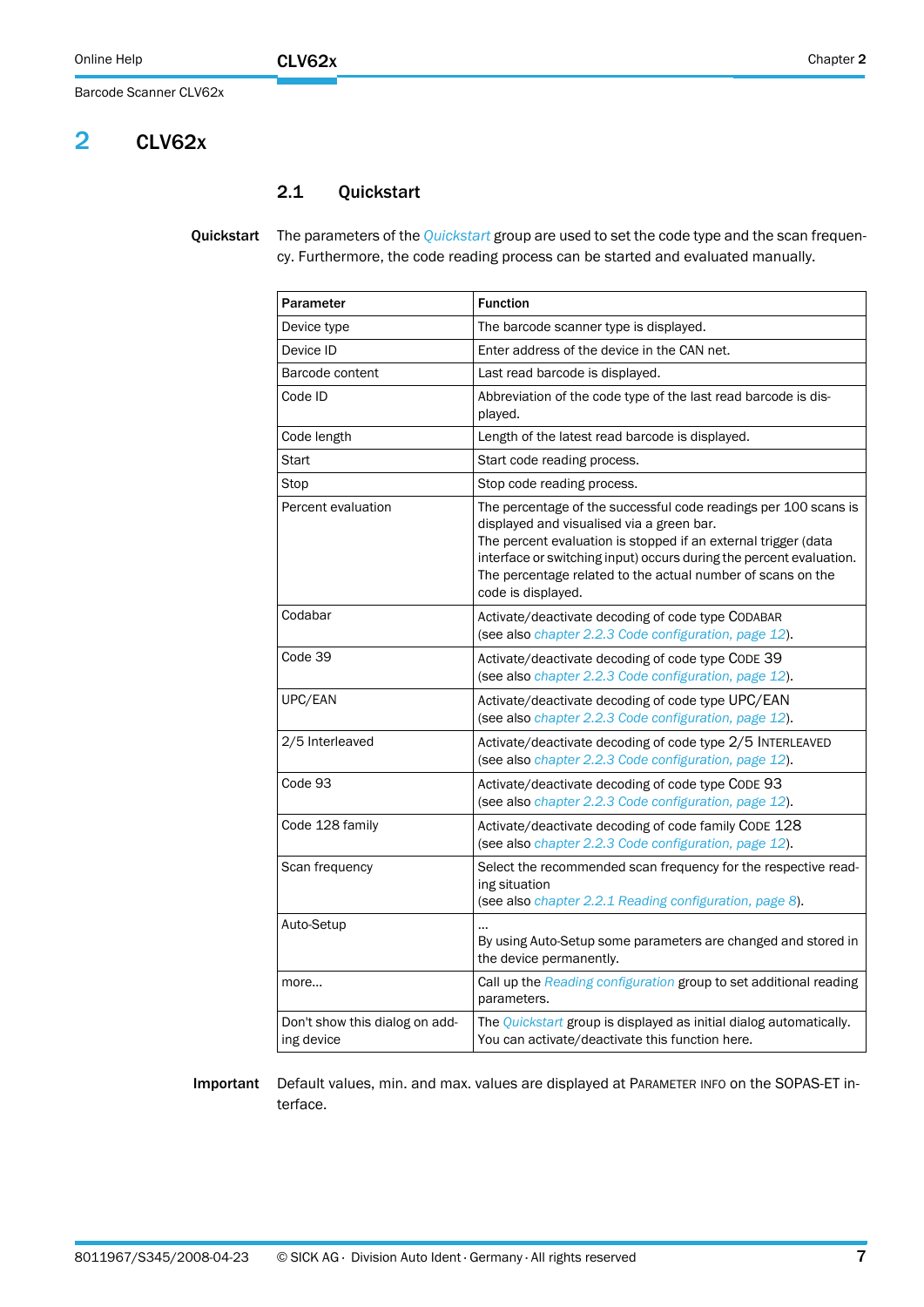## <span id="page-7-0"></span>2.2 Parameter

General Activate/deactivate password protection via the parameters of the *General* group.

| Parameter                                    | <b>Function</b>                                                                                                                                                                                  |
|----------------------------------------------|--------------------------------------------------------------------------------------------------------------------------------------------------------------------------------------------------|
| Parameterisation is protected<br>by password | Activate/deactivate password protection.<br>If the password protection has been activated, the password<br>must be entered during login (password: "client").<br>The password cannot be altered. |

## <span id="page-7-1"></span>2.2.1 Reading configuration

Codelabel properties The parameters of the *Codelabel properties* group are used to set the reading parameters and the barcode properties.

| Parameter                                 | <b>Function</b>                                                                                                                                                                                                                                                               |
|-------------------------------------------|-------------------------------------------------------------------------------------------------------------------------------------------------------------------------------------------------------------------------------------------------------------------------------|
| Scan frequency                            | Select the recommended scan frequency for the respective read-<br>ing situation The scan frequency depends on the codelabel dis-<br>tance and the module width of the barcode. Also see the<br>frequency diagram in the operating instructions.                               |
| Quietzone ratio                           | Select ratio between quiet zone (white area before and after the<br>barcode) and the code's spaces.                                                                                                                                                                           |
| Barcode quality                           | Select the average barcode quality. (Only deviates from the<br>"STANDARD" setting if the barcode has imperfections or is poorly<br>printed.)                                                                                                                                  |
| Codelabel distance                        | Only for PHARMACODE code types: Enter the distance between the<br>scanner and the barcode and select the unit.                                                                                                                                                                |
| Minimum reading angle                     | Enter the lower limit of the reading area.<br>$0 =$ start of reading area<br>$50$ = middle of reading area<br>$100 =$ end of reading area                                                                                                                                     |
| Maximum reading angle                     | Enter the upper limit of the reading area.<br>$0 =$ start of reading area<br>$50$ = middle of reading area<br>$100 =$ end of reading area                                                                                                                                     |
| Enable dynamic reading config-<br>uration | Activate/deactivate dynamic reading configuration.<br>The parameters of the Codelabel properties group can be gouped<br>into up to eight configurations.<br>The organization of the configurations is done on page<br>chapter 2.2.1.3 Dynamic reading configuration, page 10. |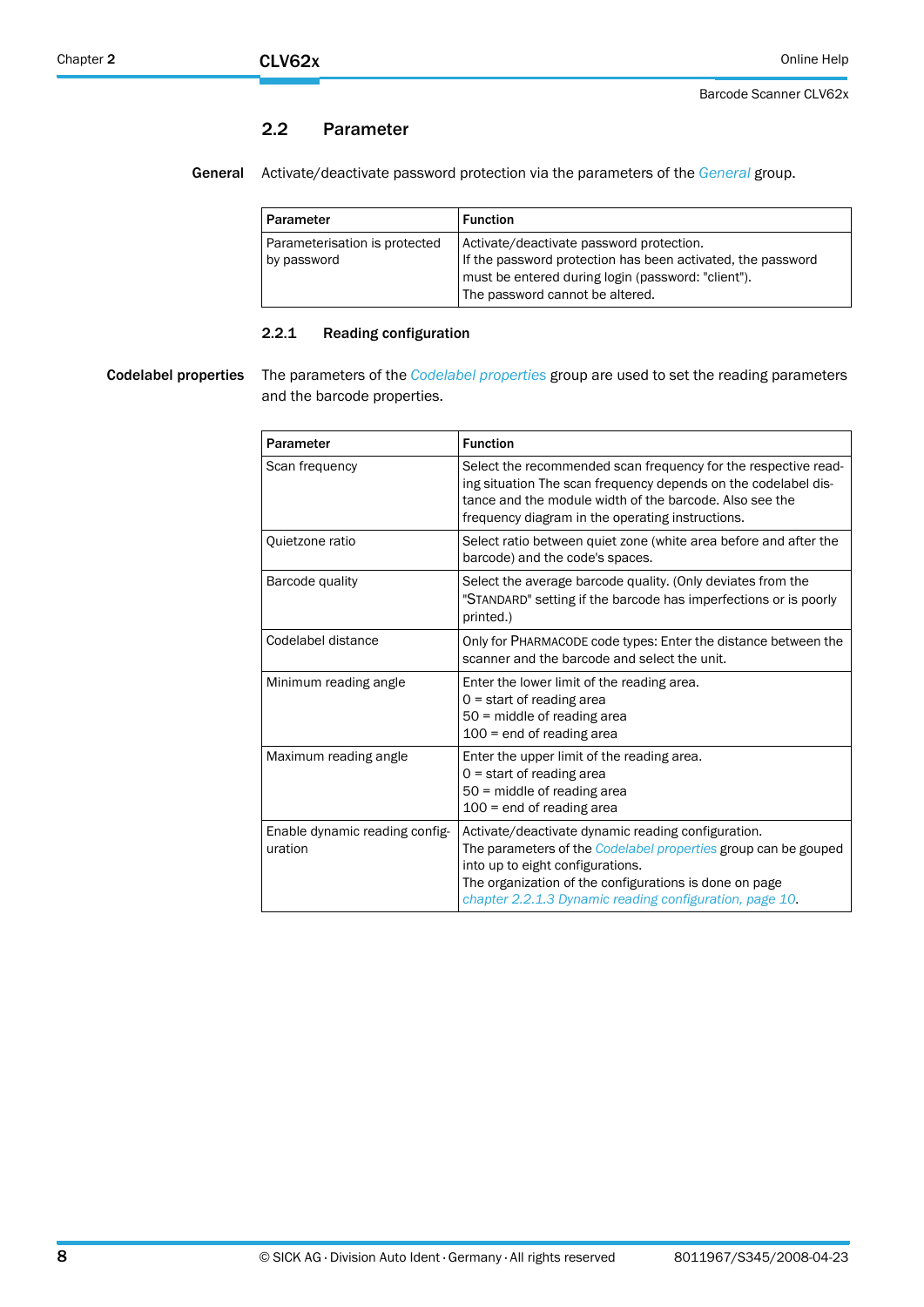## <span id="page-8-0"></span>2.2.1.1 Object trigger control

Start/Stop of object trigger The trigger source is configured with the parameters of the *Start/Stop of object trigger* group.

| Parameter      | <b>Function</b>                                                                                                                                               |
|----------------|---------------------------------------------------------------------------------------------------------------------------------------------------------------|
| Control        | Select type of control (based on time or path via incremental<br>encoder chapter 2.2.2 Increment configuration, page 11).                                     |
| Start delay    | Enter delay between start trigger and the opening of reading gate.<br>Select possible delay unit.<br>Select source of start trigger.                          |
| From           | Enter the CAN address of the device from which the start trigger is<br>derived.<br>For this device, "CAN" must be selected for the TRIGGER DISTRIBU-<br>TION. |
| Stop delay     | Enter delay between start trigger and the closing of reading gate.<br>Select possible delay unit.<br>Select source/operation of stop trigger.                 |
| 0 <sub>R</sub> | Select further source/operation of stop trigger (optional). This<br>source is linked to the first source by a logical OR.                                     |
| 0R             | Select further source/operation of stop trigger (optional). This<br>source is linked to both previous sources by a logical OR.                                |
| Pulse          | Enter length of pulse for automatic pulse.<br>If applicable, select unit.                                                                                     |
| Pause          | Enter pause length between two pulses of the automatic pulse.<br>If applicable, select unit.                                                                  |
| Duration       | Enter time/path after which a stop trigger is to be initiated.<br>If applicable, select unit.                                                                 |





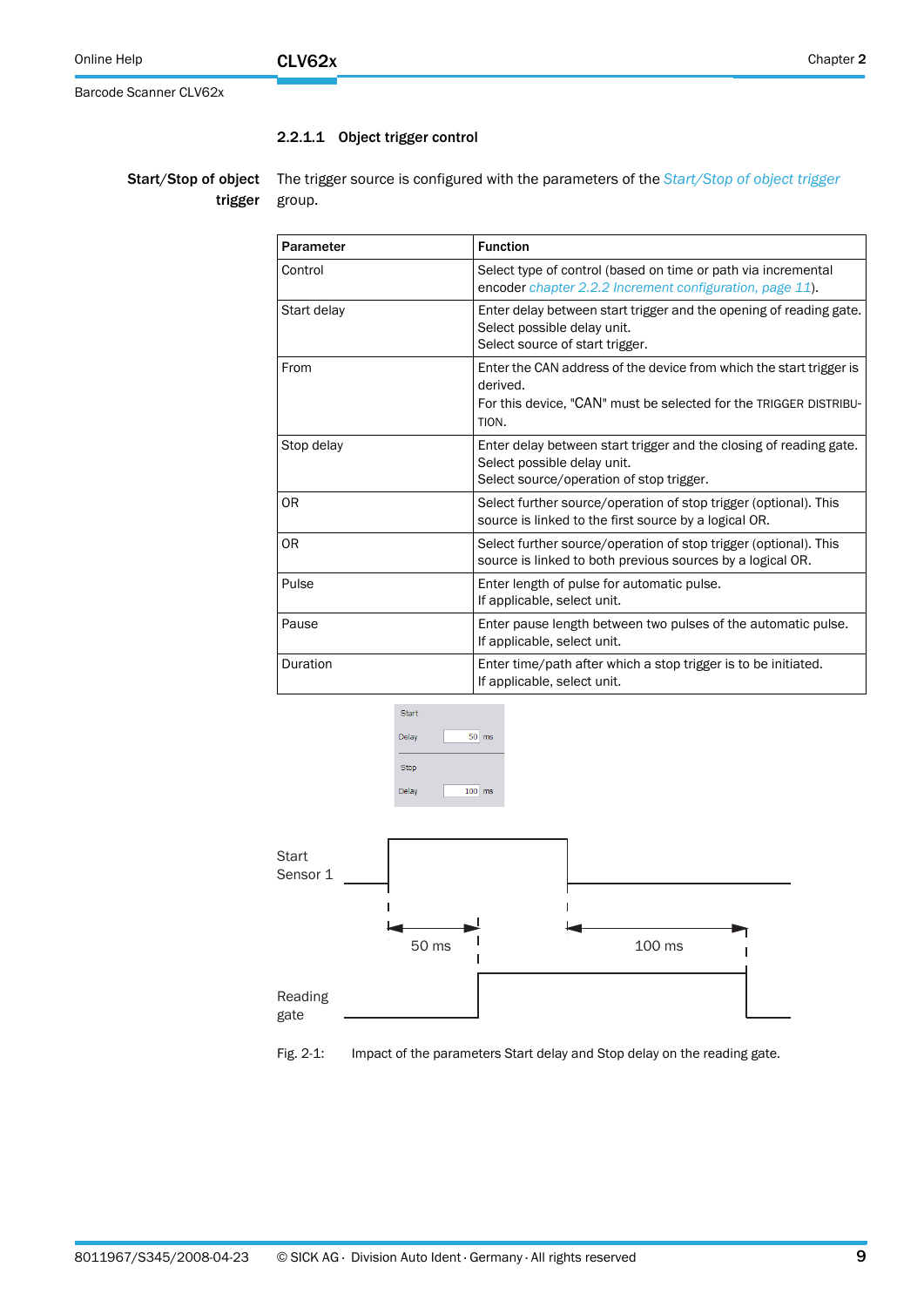Trigger distribution The trigger receiver is configured via the parameters of the *Trigger distribution* group.

| Parameter     | <b>Function</b>                                                                                                                                     |
|---------------|-----------------------------------------------------------------------------------------------------------------------------------------------------|
| Distribute on | Select trigger receiver.<br>If the trigger is distributed via CAN, "CAN" must be indicated as<br>the source of the trigger at the trigger receiver. |

#### <span id="page-9-0"></span>2.2.1.2 Illumination control

Laser settings The max. activation time of the laser can be set via the parameters of the *Laser settings* group.

| l Parameter     | <b>Function</b>                                                                                                                                                   |
|-----------------|-------------------------------------------------------------------------------------------------------------------------------------------------------------------|
| l Laser timeout | Activate/deactivate the max. activation time of the laser.<br>The laser is deactivated after the defined time, even if the read-<br>ing gate has not been closed. |

#### <span id="page-9-1"></span>2.2.1.3 Dynamic reading configuration

For a dynamic reading configuration the parameters of the following groups can be gouped into up to eight configurations.

- ! Codelabel properties (reading configuration)
- Options (focus control)
- **.** Oscillating mirror

Dyn. rd. config. settings The assignment table and the assignment's behavior are configurated via the parameters of the *Dyn. rd. config. settings* group.

| Parameter            | <b>Function</b>                                                           |
|----------------------|---------------------------------------------------------------------------|
| Dynamic control mode | Select the source for assigning the dynamic reading configura-<br>tion.   |
| Behavior             | Select the behavior for assigning the dynamic reading configura-<br>tion. |
| Timer                | Enter the time span required for changing to the next configura-<br>tion. |

Dyn. reading config. assignment table The number and order of configurations for the dynamic reading configuration is determined via the parameters of the *Dyn. reading config. assignment table* group.

| I Parameter             | <b>Function</b>                                       |
|-------------------------|-------------------------------------------------------|
| Assignment table length | Enter the number of configurations that are assigned. |
| Index 0.7               | Set the order for assigning the configurations.       |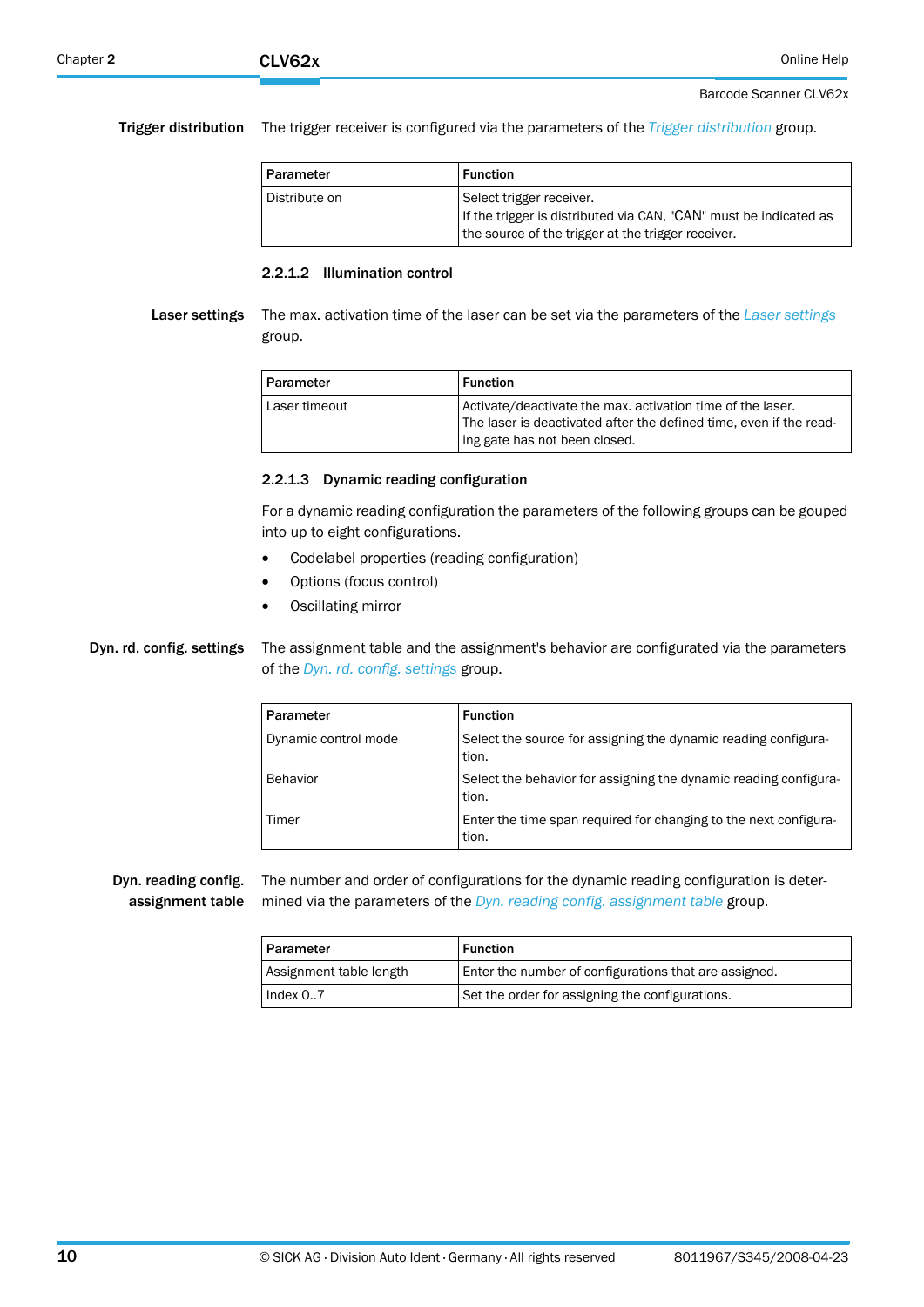## <span id="page-10-0"></span>2.2.2 Increment configuration

An external incremental encoder can be connected to determine the actual conveyor speed. The conveyor speed is the result of the number of impulses multiplied by the resolution of the external incremental encoder per time.

Alternatively, a fixed speed can be selected.

Increment The increment source and the resolution/speed are configurated via the parameters of the *Increment* group.

| Parameter                   | <b>Function</b>                                                                      |
|-----------------------------|--------------------------------------------------------------------------------------|
| Increment source            | Select increment source.                                                             |
| Fixed speed                 | Enter speed of the conveyor distance.<br>If applicable, select unit.                 |
| System increment resolution | Enter resolution of the external incremental encoder.<br>If applicable, select unit. |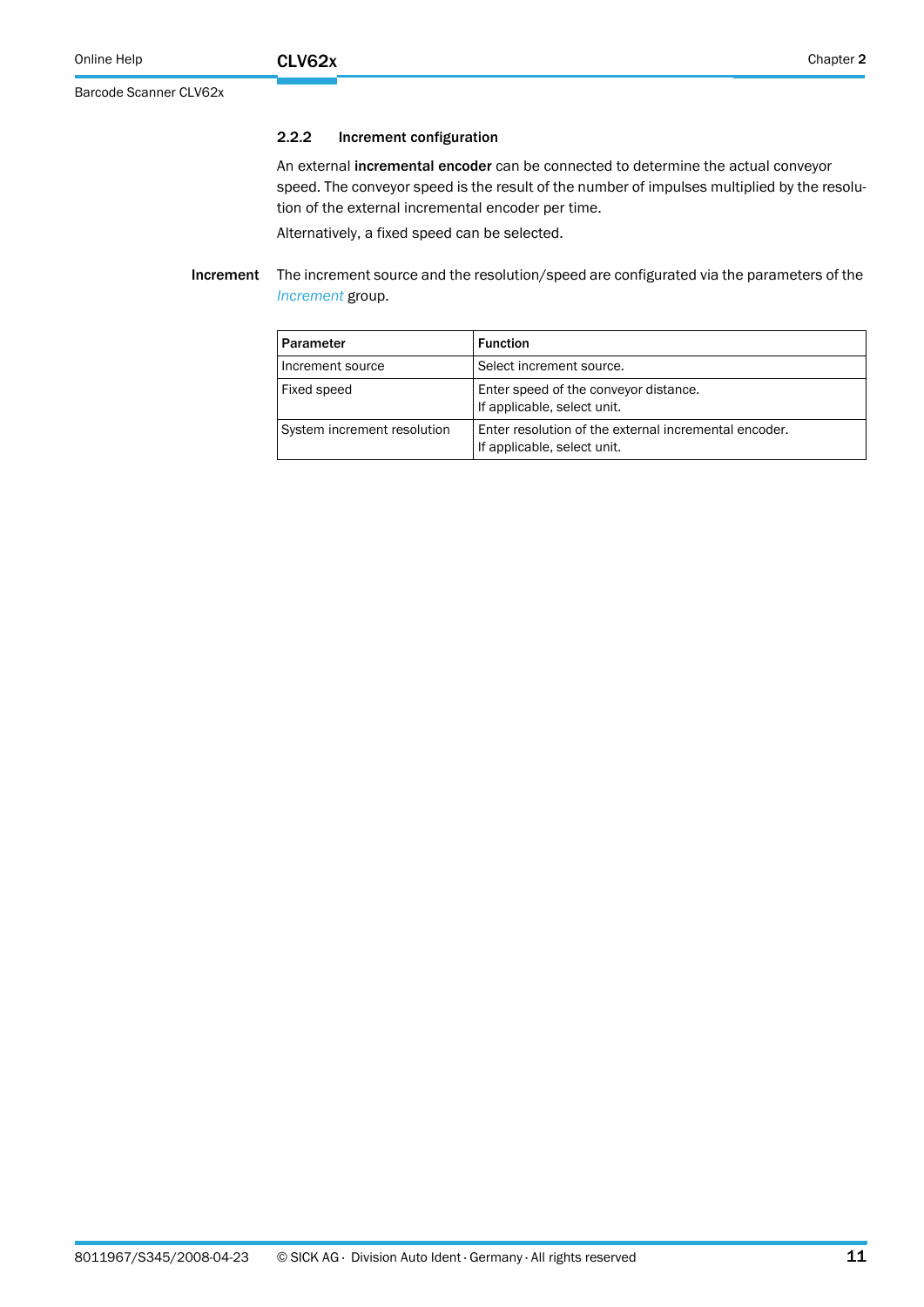## <span id="page-11-0"></span>2.2.3 Code configuration

Symbologies Use the parameters of the *Symbologies* group to activate/deactivate decoding of the code types.

This enables you to filter which code types are to be read:

- Codabar
- $\bullet$  Code 39
- UPC/EAN
- $\bullet$  2/5 Interleaved
- Code 93
- Code 128 family
- Pharmacode

The activated code types can be configured individually. For this purpose, separate pages are available in the SOPAS-ET configuration software.

| Parameter       | <b>Function</b>                                                                                                                                                                                                                                                                                                        |
|-----------------|------------------------------------------------------------------------------------------------------------------------------------------------------------------------------------------------------------------------------------------------------------------------------------------------------------------------|
| Codabar         | Activate/deactivate decoding of code type CODABAR<br>Configuration see chapter 2.2.3.1 Codabar, page 13                                                                                                                                                                                                                |
| Code 39         | Activate/deactivate decoding of code type CODE 39<br><b>Configuration see chapter 2.2.3.2 Code 39, page 14</b>                                                                                                                                                                                                         |
| UPC/EAN         | Activate/deactivate decoding of code type UPC/EAN<br>Configuration see chapter 2.2.3.3 UPC/EAN, page 15                                                                                                                                                                                                                |
| 2/5 Interleaved | Activate/deactivate decoding of code type 2/5 INTERLEAVED<br>Configuration see chapter 2.2.3.4 2/5 Interleaved, page 16                                                                                                                                                                                                |
| Code 93         | Activate/deactivate decoding of code type CODE 93<br>Configuration see chapter 2.2.3.5 Code 93, page 17                                                                                                                                                                                                                |
| Code 128 family | Activate/deactivate decoding of code family CODE 128<br><b>Configuration see chapter 2.2.3.6 Code 128 family, page 18</b>                                                                                                                                                                                              |
| Pharmacode      | Activate/deactivate decoding of code type PHARMACODE.<br>Configuration see chapter 2.2.3.7 Pharmacode, page 19<br>With this code type the reading distance must be entered (see<br>chapter 2.2.1 Reading configuration, page 8).<br>All the other code types are locked via activation of the code type<br>PHARMACODE. |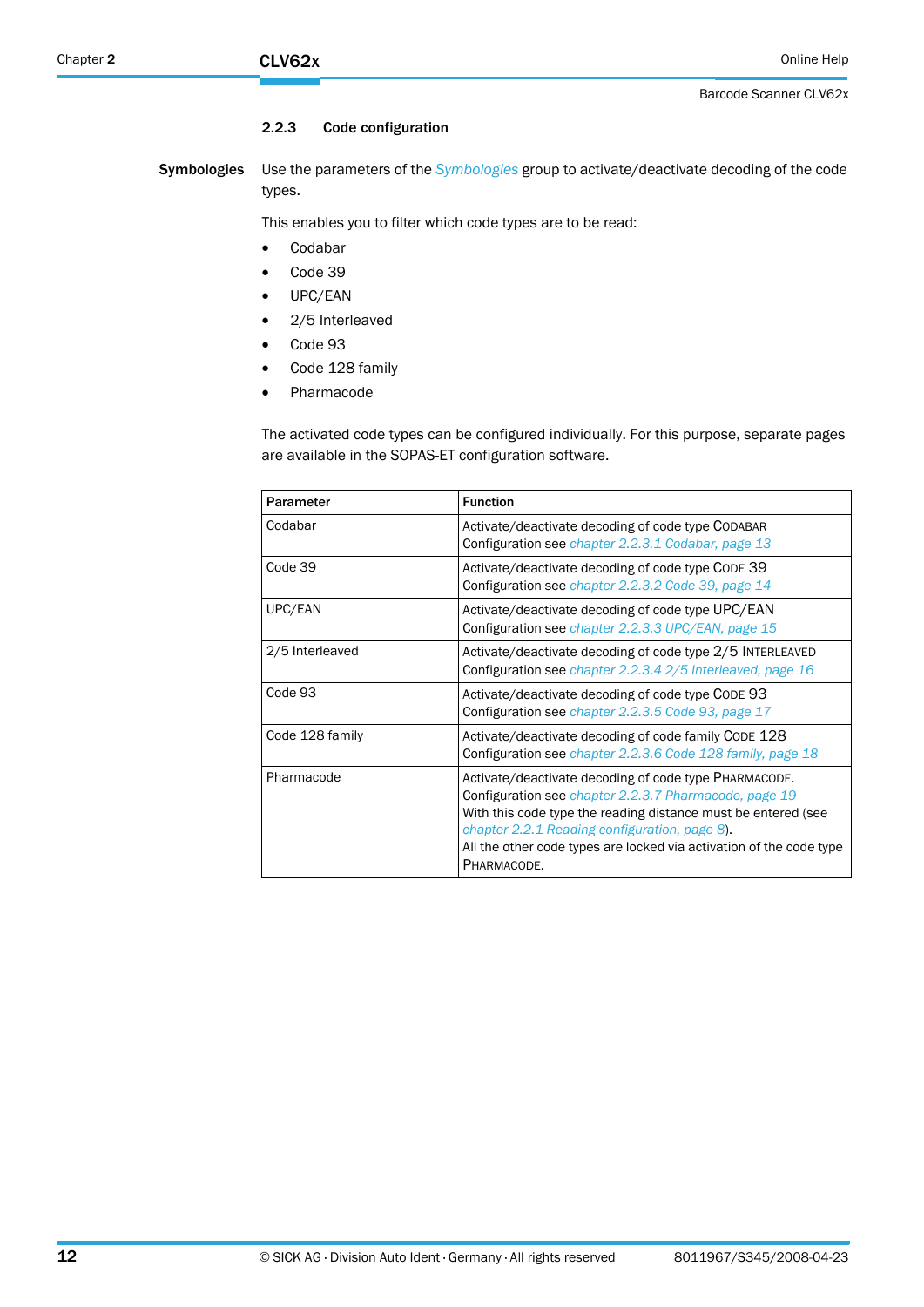## <span id="page-12-0"></span>2.2.3.1 Codabar

The code type CODABAR is used for photo finishing and blood bottle labelling applications. It consists of a character set of 16 characters (10 digits, 6 special characters).



Fig. 2-2: Codabar example

General The reading conditions for code type CODABAR are configured via the parameters of the *General* group.

| Parameter              | <b>Function</b>                                                                                                 |
|------------------------|-----------------------------------------------------------------------------------------------------------------|
| <b>Multireads</b>      | Enter the minimum number of required successful readings that<br>must be achieved to accept a barcode as valid. |
| Start/Stop identically | Set whether only barcodes with identical start and stop charac-<br>ters are to be read.                         |
| Transmit start/stop    | Activate/deactivate output of the start and stop character<br>together with code content.                       |
| Check-digit test       | Select the type of check-digit test.                                                                            |

| Parameter        | <b>Function</b>                                                                                                                       |
|------------------|---------------------------------------------------------------------------------------------------------------------------------------|
| Code length mode | Select type of code length test.                                                                                                      |
| Interval         | Enter minimum length of barcode.<br>Enter maximum length of barcode.<br>Only barcodes with lengths between these two values are read. |
| Fixed lengths    | Enter required lengths of the barcode.<br>Only barcodes with the entered lengths are read.                                            |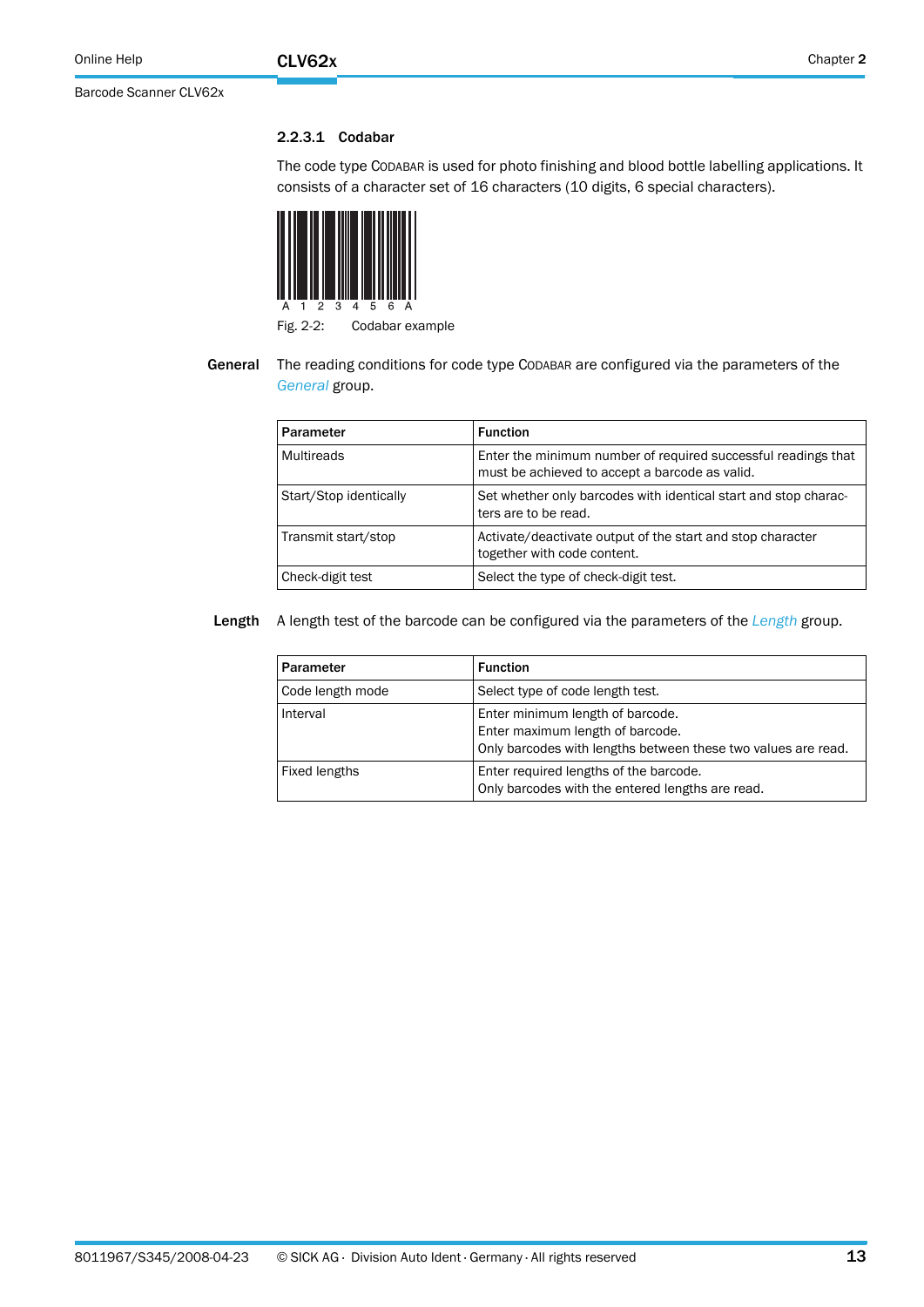## <span id="page-13-0"></span>2.2.3.2 Code 39

The CODE 39 can decode 43 characters. The symbology of the binary Code 39 character set consists of 10 digits, 26 alphabetic characters and 7 special characters. Each character consists of 9 elements (5 bars and 4 spaces). Three of the elements are wide and six are narrow. CODE 39 requires a lot of printing space.



General Reading conditions for code type CODE 39 are configured via the parameters of the *General* group.

| Parameter           | <b>Function</b>                                                                                                 |
|---------------------|-----------------------------------------------------------------------------------------------------------------|
| <b>Multireads</b>   | Enter the minimum number of required successful readings that<br>must be achieved to accept a barcode as valid. |
| Transmit start/stop | Activate/deactivate output of the start and stop character<br>together with code content.                       |
| <b>Full ASCII</b>   | Activate/deactivate output of the barcode in ASCII.                                                             |
| Check-digit test    | Select the type of check-digit test.                                                                            |

| Parameter        | <b>Function</b>                                                                                                                       |
|------------------|---------------------------------------------------------------------------------------------------------------------------------------|
| Code length mode | Select the type of code-length test.                                                                                                  |
| Interval         | Enter minimum length of barcode.<br>Enter maximum length of barcode.<br>Only barcodes with lengths between these two values are read. |
| Fixed lengths    | Enter required lengths of barcode.<br>Only barcodes with the entered lengths are read.                                                |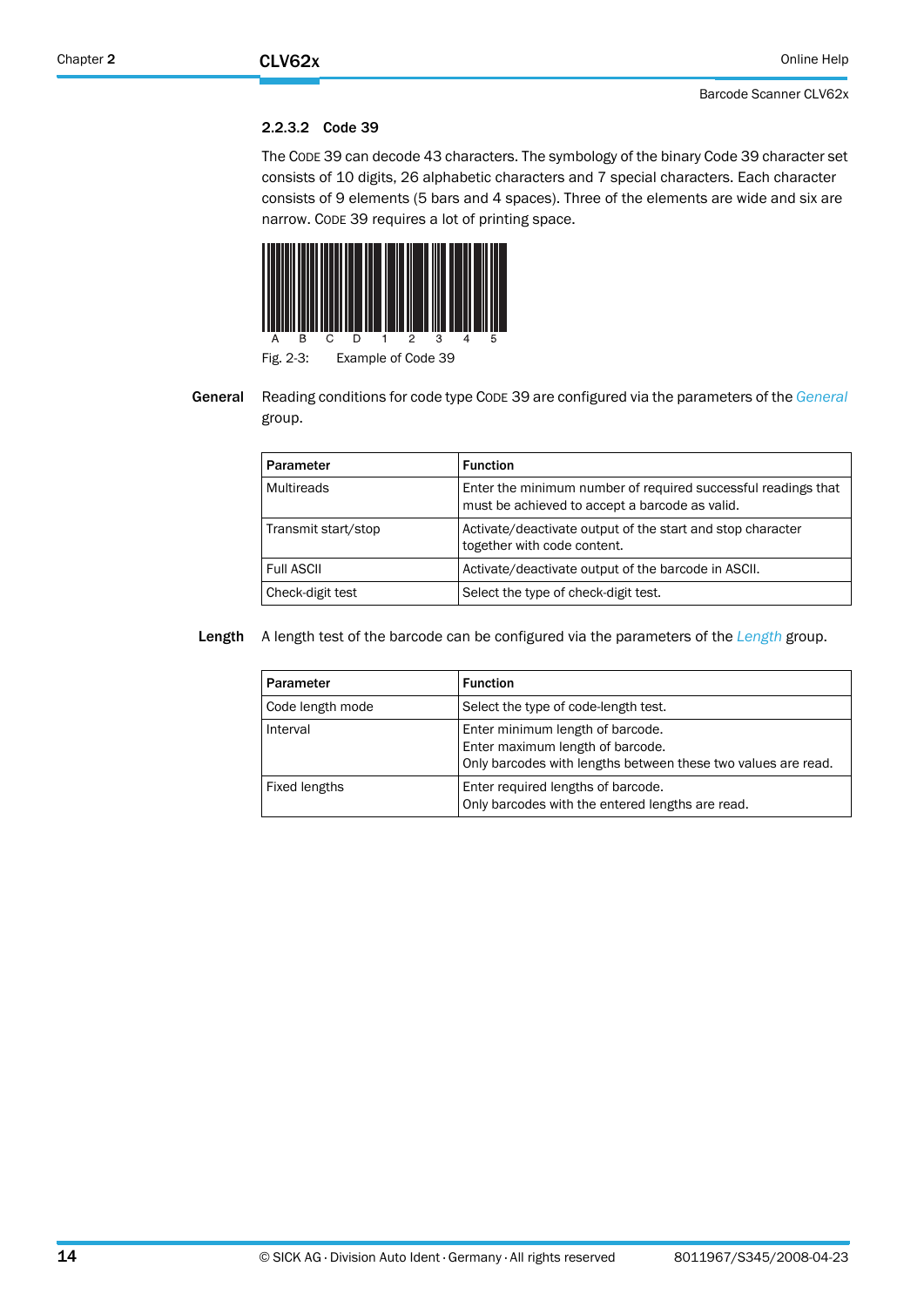## <span id="page-14-0"></span>2.2.3.3 UPC/EAN

The UPC (UNIVERSAL PRODUCT CODE) is used for food and consumer goods in the USA and Canada. It can be compared with the European EAN. The UPC is a numeric code with 12 digits (UPC A) or with 6 digits (UPC E). The last digit is the check-digit.



Fig. 2-4: Example of UPC

The EAN (EUROPEAN ARTICEL NUMBERING) is used for labelling food and consumer goods in Europe. It can be compared with the American UPC. The first two numbers indicate the country code, the following numbers the manufacturer and the article. The EAN code is a numeric code with 13 or 8 digits. The last two digits are always used as check-digits.



Fig. 2-5: Example of EAN 13

The UPC A is compatible with EAN 13: If EAN 13 is printed with a 0 (zero) as the first digit, this code has the same bar sequences as the UPC A code. This type of code is decoded as a 12-digit UPC A code in the evaluation routing of the EAN 13 and UPC A. The scanner only decodes this 12-digit codes as UPC A, if UPC A or UPC A and EAN 13 are activated. The code is only interpreted as EAN 13 with a leading zero if EAN 13 is activated.

General Reading conditions for code types UPC and EAN are configured via the parameter of the *General* group.

| Parameter     | <b>Function</b>                                                                                                                                                                       |
|---------------|---------------------------------------------------------------------------------------------------------------------------------------------------------------------------------------|
| Multireads    | Enter the minimum number of required successful readings that<br>must be achieved to accept a barcode as valid.                                                                       |
| Add-on        | Select type of output of the Add-on code.<br>The Add-on code is a small additional code that can be added to<br>the right-hand side of the UPC code. It can consist of 2 or 5 digits. |
| Add-on-length | Select the length of the Add-on code.                                                                                                                                                 |

UPC Via the parameters of the *UPC* group you can set which UPC code types are to be scanned.

| Parameter        | <b>Function</b>                                           |
|------------------|-----------------------------------------------------------|
| UPC A            | Activate/deactivate scanning of code type UPC A.          |
| UPC E            | Activate/deactivate scanning of code type UPC E.          |
| l UPC E Extended | Activate/deactivate scanning of code type UPC E EXTENDED. |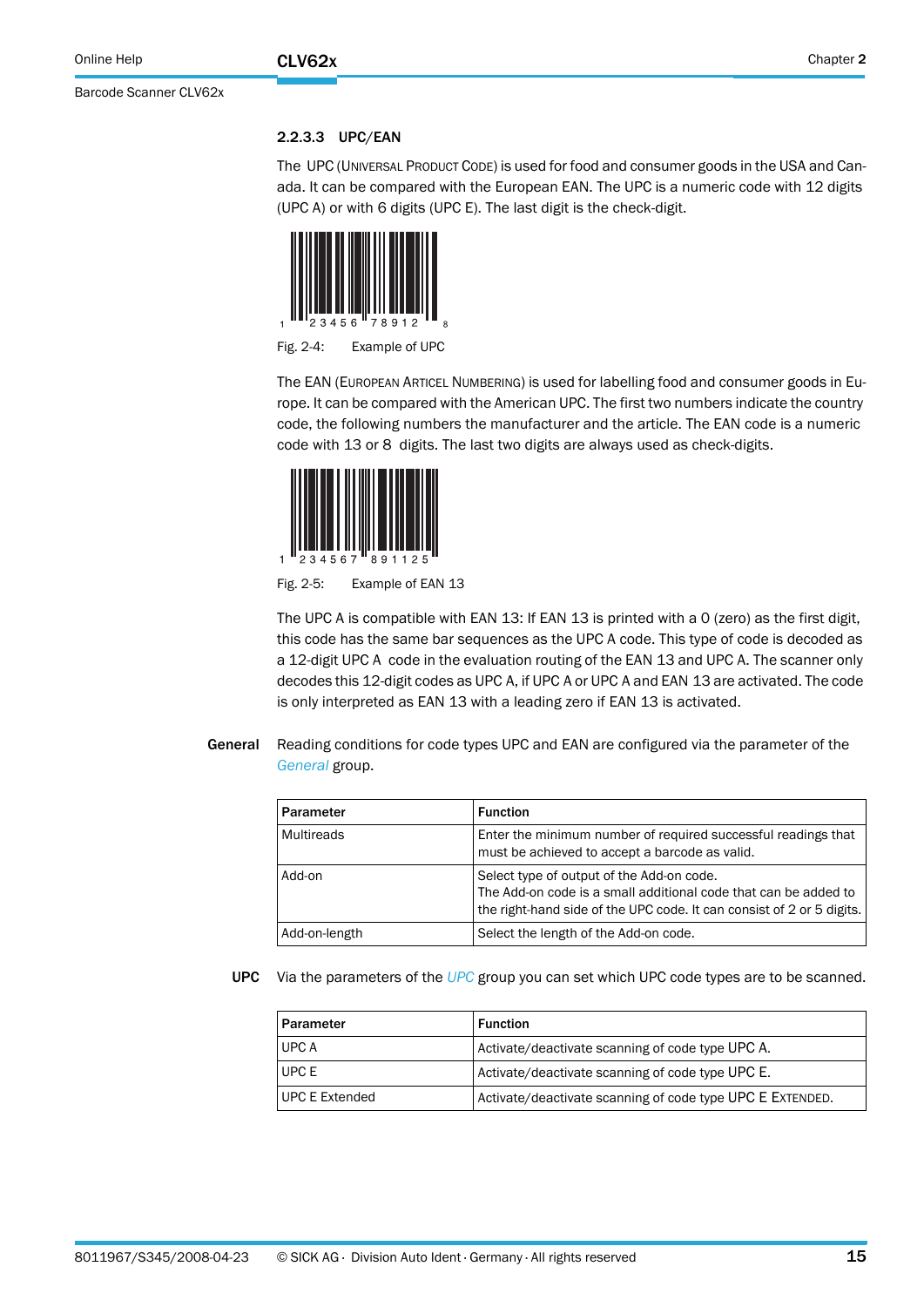EAN Via the parameters of the *EAN* group you can set which EAN code types are to be scanned.

| l Parameter  | <b>Function</b>                                   |
|--------------|---------------------------------------------------|
| <b>EAN 8</b> | Activate/deactivate scanning of code type EAN 8.  |
| EAN 13       | Activate/deactivate scanning of code type EAN 13. |

## <span id="page-15-0"></span>2.2.3.4 2/5 Interleaved

The 2/5 INTERLEAVED (also called ITF) is a very common code type for the coding of numeric information. The main fields of application are in the industrial sector. The 2/5 INTERLEAVED is a binary code which encodes digits from 0-9.



Fig. 2-6: Example of 2/5 Interleaved

General The reading conditions for code type 2/5 INTERLEAVED are configured via the parameters of the *General* group.

| <b>Parameter</b>                  | <b>Function</b>                                                                                                                                                                                                                                                                                                                                                                                                                                   |
|-----------------------------------|---------------------------------------------------------------------------------------------------------------------------------------------------------------------------------------------------------------------------------------------------------------------------------------------------------------------------------------------------------------------------------------------------------------------------------------------------|
| Multiread #1                      | Enter the minimum number of required successful readings that<br>must be achieved to accept a barcode as valid.                                                                                                                                                                                                                                                                                                                                   |
| Check-digit test #1               | Select the type of check-digit test for the first code length.                                                                                                                                                                                                                                                                                                                                                                                    |
| Check-digit test #2               | Select the type of check-digit test for the second code length.                                                                                                                                                                                                                                                                                                                                                                                   |
| Check-digit test #3               | Select the type of check-digit test for the third code length.                                                                                                                                                                                                                                                                                                                                                                                    |
| Check-digit test #4               | Select the type of check-digit test for the fourth code length.                                                                                                                                                                                                                                                                                                                                                                                   |
| Check-digit test #5               | Select the type of check-digit test for the fifth code length.                                                                                                                                                                                                                                                                                                                                                                                    |
| <b>Classification restriction</b> | The classification restriction is displayed in %.<br>The classification restriction represents the scanning security.<br>The higher the value, the safer the scanning; but it also increases<br>the chance that a poorly printed code will not be scanned.<br>The difference between the smallest wide element and the larg-<br>est narrow element must be greater than the average module<br>width multiplied by the classification restriction. |

| Parameter        | <b>Function</b>                                                                                                                       |
|------------------|---------------------------------------------------------------------------------------------------------------------------------------|
| Code length mode | Select the type of code length test.                                                                                                  |
| Interval         | Enter minimum length of barcode.<br>Enter maximum length of barcode.<br>Only barcodes with lengths between these two values are read. |
| Fixed lengths    | Enter required lengths of barcode.<br>Only barcodes with the entered lengths are read.                                                |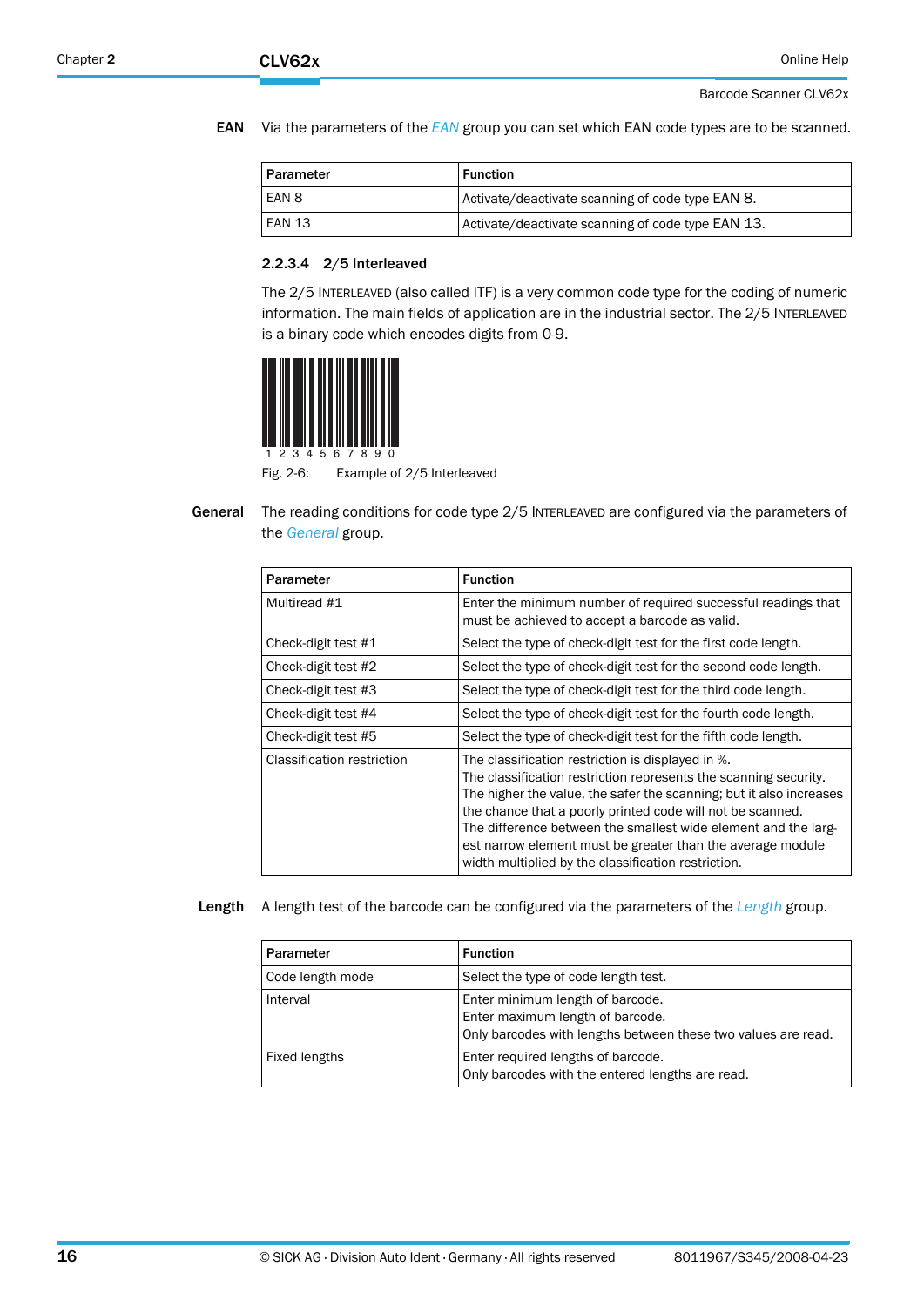#### <span id="page-16-0"></span>2.2.3.5 Code 93

CODE 93 is an alphanumeric code comparable with CODE 39 (see *[chapter 2.2.3.2 Code 39,](#page-13-0)  [page 14](#page-13-0)*). However, Code 93 requires less space. The same character set (10 numbers, 26 alphabetic characters and 7 special characters) can be encoded. The code is multiplevalued (valency 4).



Fig. 2-7: Example of Code 93

General Reading conditions for code type CODE 93 are configured via the parameters of the *General* group.

| I Parameter         | <b>Function</b>                                                                                                 |
|---------------------|-----------------------------------------------------------------------------------------------------------------|
| <b>I</b> Multireads | Enter the minimum number of required successful readings that<br>must be achieved to accept a barcode as valid. |

| Parameter        | <b>Function</b>                                                                                                                       |
|------------------|---------------------------------------------------------------------------------------------------------------------------------------|
| Code length mode | Select the type of code-length test.                                                                                                  |
| Interval         | Enter minimum length of barcode.<br>Enter maximum length of barcode.<br>Only barcodes with lengths between these two values are read. |
| Fixed lengths    | Enter required lengths of barcode.<br>Only barcodes with the entered lengths are read.                                                |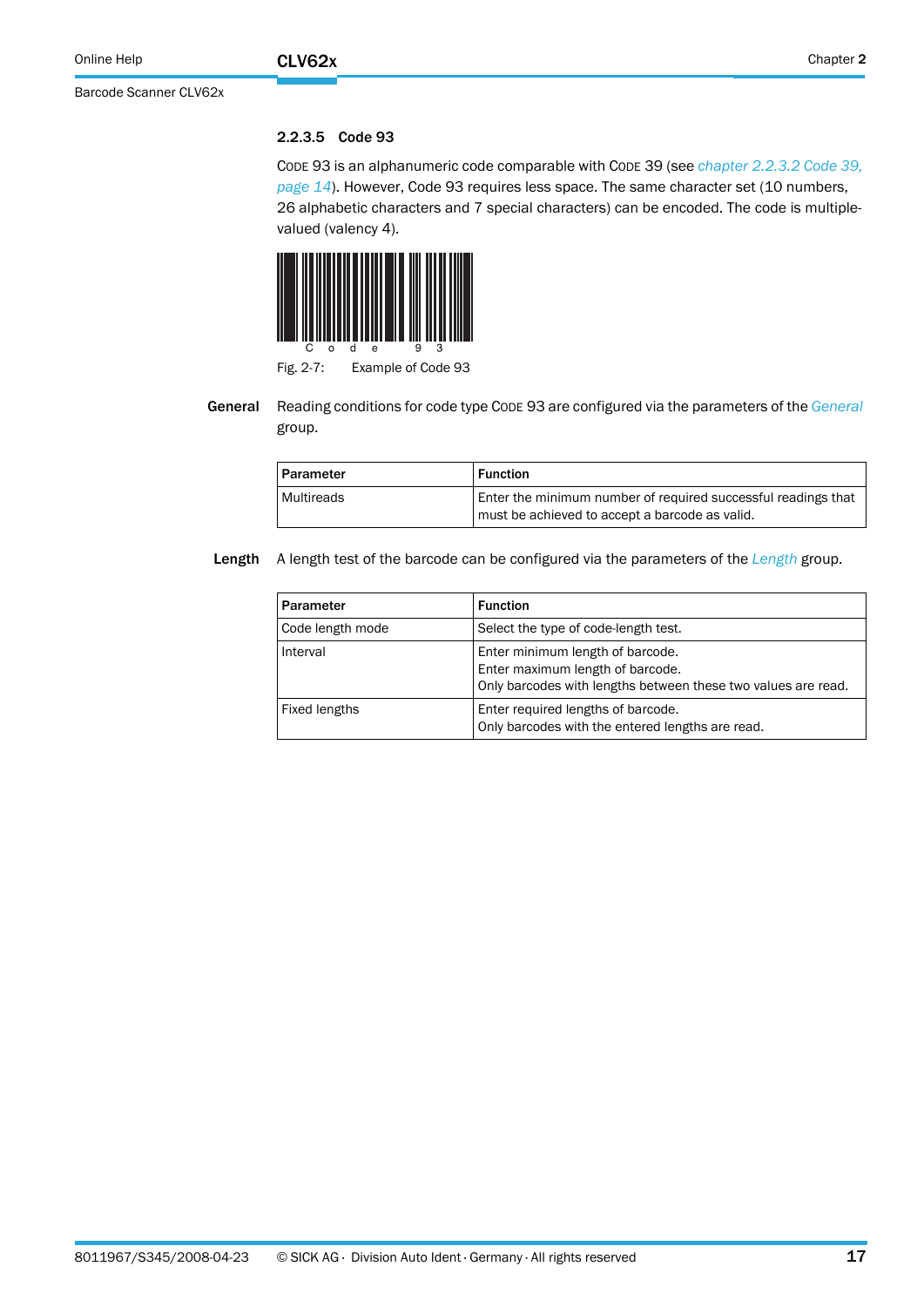## <span id="page-17-0"></span>2.2.3.6 Code 128 family

The CODE 128 is an alphanumeric code that can display the complete ASCII character set with three character sets (set A, B and C). A check-digit test is always available.

- ! Character set A includes digits, uppercase letters and special characters.
- ! Character set B includes digits, uppercase and lowercase letters.
- ! Character set C only includes digits, but with a double density.

It is possible to start with one of these sets and to switch to another character set within the code. CODE 128 is multiple-valued (valency 4).



Fig. 2-8: Example of Code 128

General The reading conditions for the code family CODE 128 are configured via the parameters of the *General* group.

| l Parameter | <b>Function</b>                                                                                                 |
|-------------|-----------------------------------------------------------------------------------------------------------------|
| Code 128    | Activate/deactivate scanning of code type CODE 128.                                                             |
| l EAN 128   | Activate/deactivate scanning of code type EAN 128.                                                              |
| Multireads  | Enter the minimum number of required successful readings that<br>must be achieved to accept a barcode as valid. |

| Parameter        | <b>Function</b>                                                                                                                       |
|------------------|---------------------------------------------------------------------------------------------------------------------------------------|
| Code length mode | Select the type of code length test.                                                                                                  |
| Interval         | Enter minimum length of barcode.<br>Enter maximum length of barcode.<br>Only barcodes with lengths between these two values are read. |
| Fixed lengths    | Enter required lengths of barcode.<br>Only barcodes with the entered lengths are read.                                                |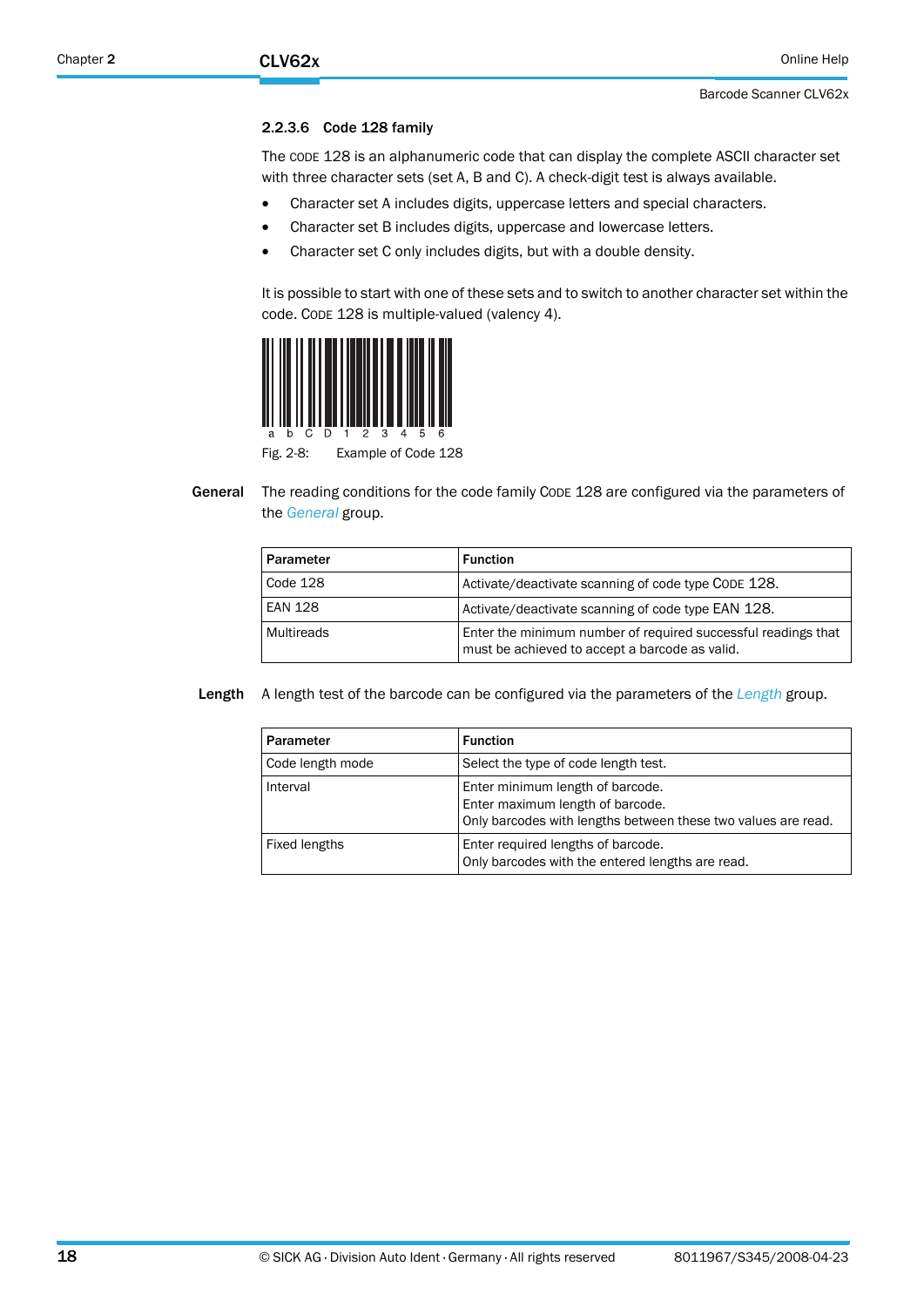EAN 128 The function characters FC1 are assigned via the parameters of the *EAN 128* group. These function characters identify the code as code type EAN 128. They can be at the beginning or in the middle of the code.



 $123456$  $(00) EAN128(01)$ 

Fig. 2-9: Example of EAN 128

| Parameter                   | <b>Function</b>                                                                               |
|-----------------------------|-----------------------------------------------------------------------------------------------|
| FC1 value at first position | Enter FC1 values that have to be positioned at the beginning of<br>codes that are to be read. |
| FC1 value within the code   | Enter FC1 values that have to be positioned in the middle of<br>codes that are to be read.    |

## <span id="page-18-0"></span>2.2.3.7 Pharmacode

The pharmacode is used exclusively in the pharmaceutical industry. It is a binary code, the narrow and wide bars represent the code content (narrow bars  $= 0$  and wide bars  $= 1$ ). The spacings do not contain information.

If the code type PHARMACODE shall be read, the READING DISTANCE must be entered (see *[chapter 2.2.1 Reading configuration, page 8](#page-7-1)*).

General Use the parameters of the group *General* to configure the reading conditions for the code type PHARMACODE.

| <b>Parameters</b> | <b>Function</b>                                                                                                 |
|-------------------|-----------------------------------------------------------------------------------------------------------------|
| <b>Multireads</b> | Enter the minimum number of required successful readings that<br>must be achieved to accept a barcode as valid. |
| Module width      | Select the type of module width scanning.<br>If applicable, enter fixed module width.                           |
| <b>Backwards</b>  | Activate / deactivate reading of the code in the opposite direc-<br>tion.                                       |

Length Use the parameters of the group *Length* to configure testing of the barcode length.

| <b>Parameters</b> | <b>Function</b>                                                                                                     |
|-------------------|---------------------------------------------------------------------------------------------------------------------|
| Length            | Enter required length of barcode.<br>For safety reasons, only pharmacodes with at least four digits can<br>be read. |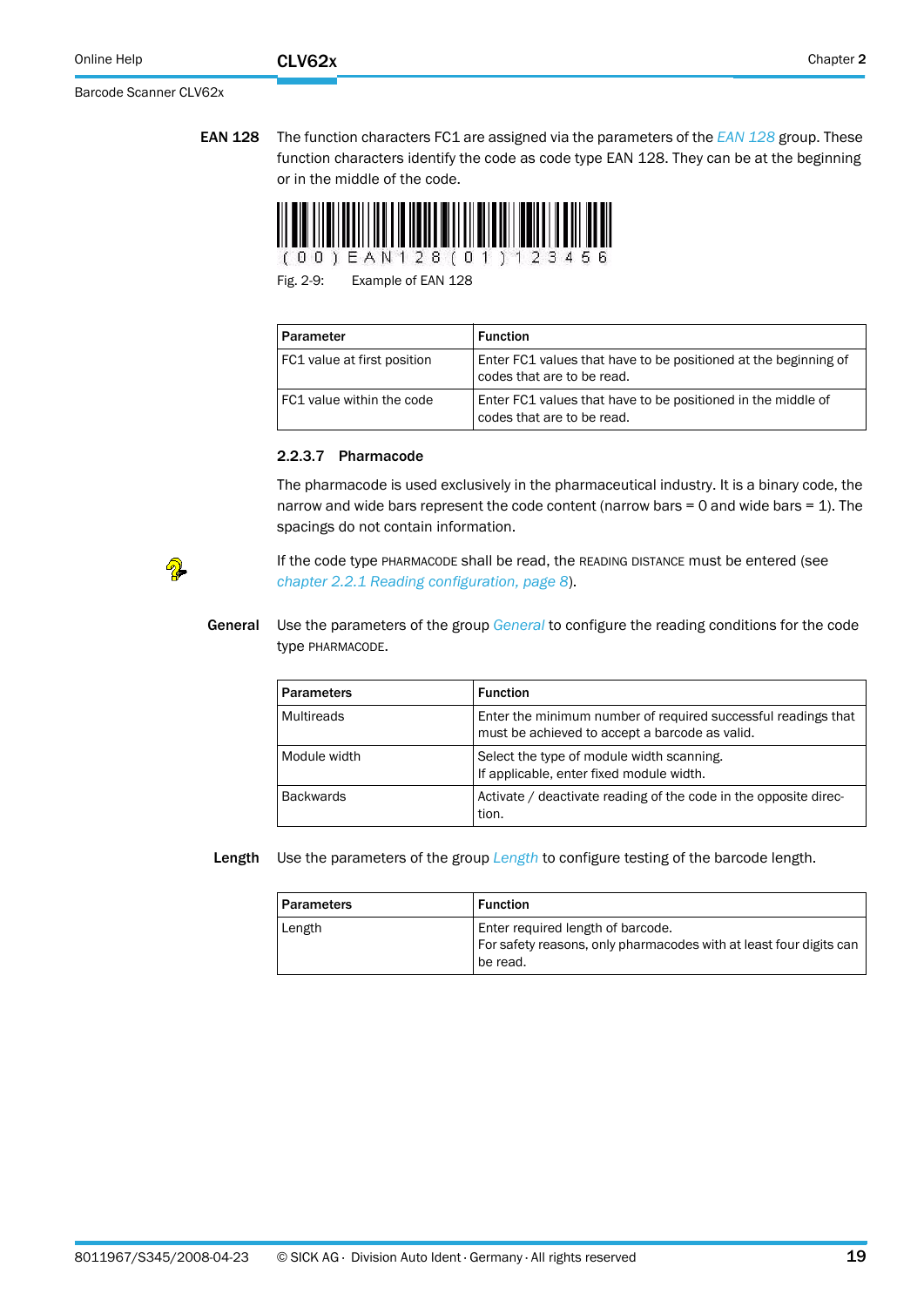## <span id="page-19-0"></span>2.2.4 Data processing

Tracking The delay for the transmission of the reading data can be configured via the parameters of the *Tracking* group. This can make sense if a code is scanned just before the end of the reading gate.



Fig. 2-10: Impact of the Timeout parameters on the reading gate

Code summarisation The parameters of the *Code summarisation* group are used to configure whether several similar codes are output as one code or as several codes.

| Parameter                             | <b>Function</b>                                                                 |
|---------------------------------------|---------------------------------------------------------------------------------|
| Separate codes based on posi-<br>tion | Activate/deactivate the output of similar codes as several codes.               |
| Code distance                         | Enter maximum distance of codes from each other.<br>If applicable, select unit. |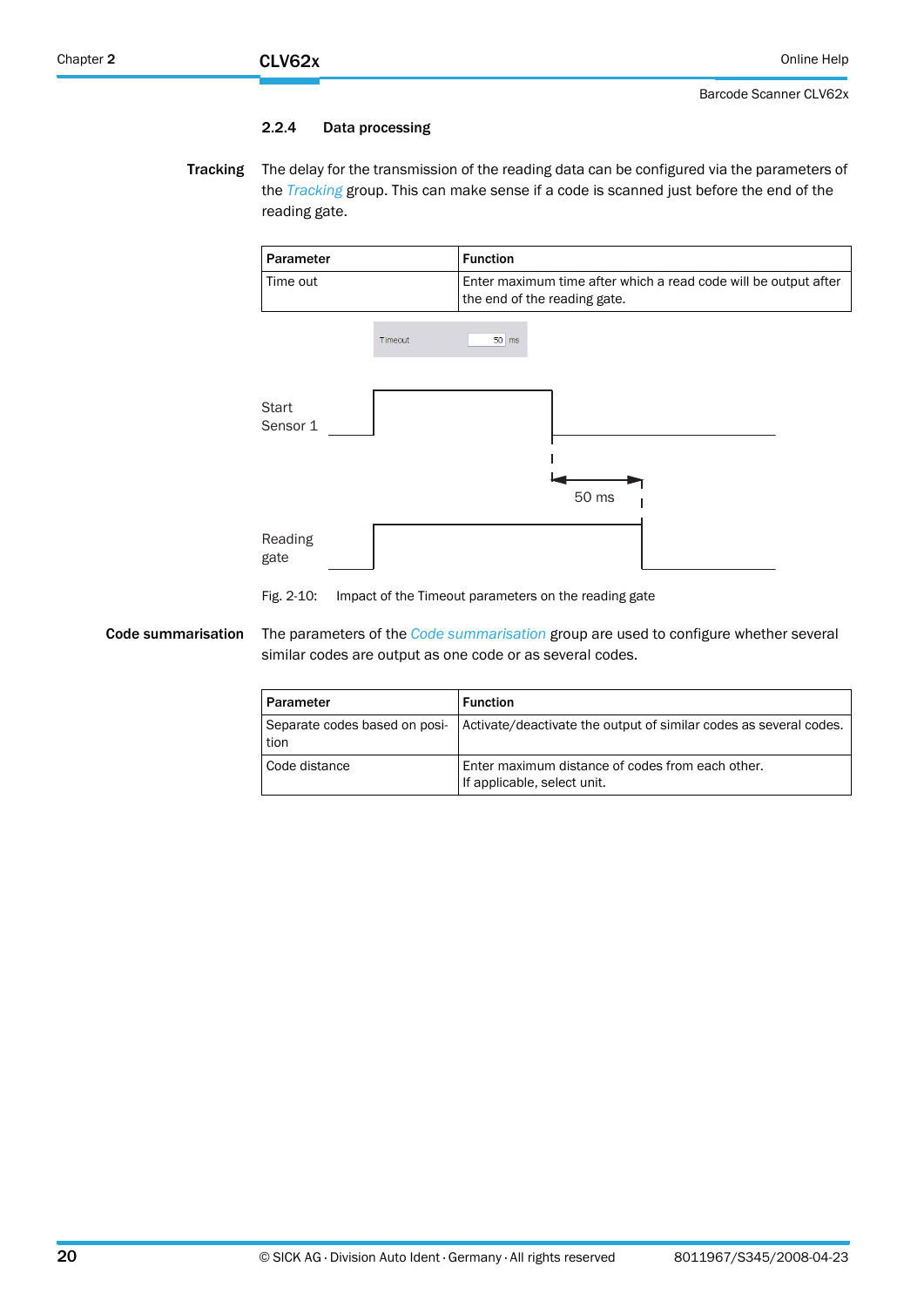## <span id="page-20-0"></span>2.2.4.1 Output control

Output control The output of the read code contents is configured with the parameters of the *Output control* group.

| Parameter        | <b>Function</b>                                                                                                                                                 |
|------------------|-----------------------------------------------------------------------------------------------------------------------------------------------------------------|
| Control          | Select type of control.                                                                                                                                         |
| Output time      | Select output time of the read code contents.                                                                                                                   |
| Delay            | Enter delay between end of reading gate and output of the code<br>contents.<br>If applicable, select unit.                                                      |
| Output condition | Select required condition for the output of the code contents.<br>This condition can be configurated (see chapter 2.2.4.2 Evalua-<br>tion conditions, page 23). |
| Time out         | Enter delay for the transmission of the reading data.<br>If applicable, select unit.                                                                            |

 $\vert \mathbf{v} \vert$ 



Data transmission point End of Trigger

Fig. 2-11: Impact of the parameter values End of trigger (Output time) on the output time of the code contents.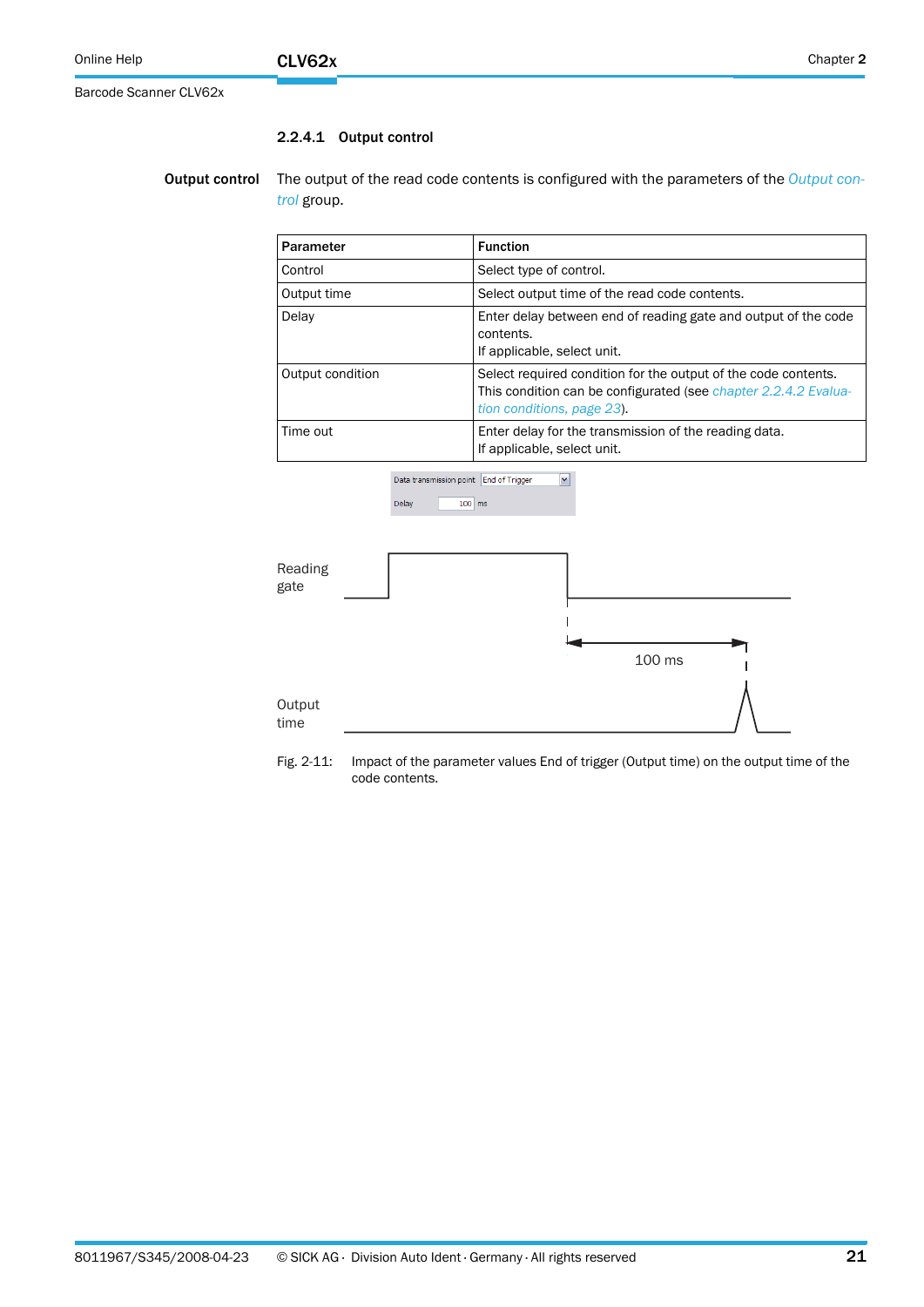

Fig. 2-12: Impact of the parameter value As soon as possible (Output time) on the output time of the code contents.



Fig. 2-13: Impact of the parameter values End of label (Output time) on the output time of the code contents.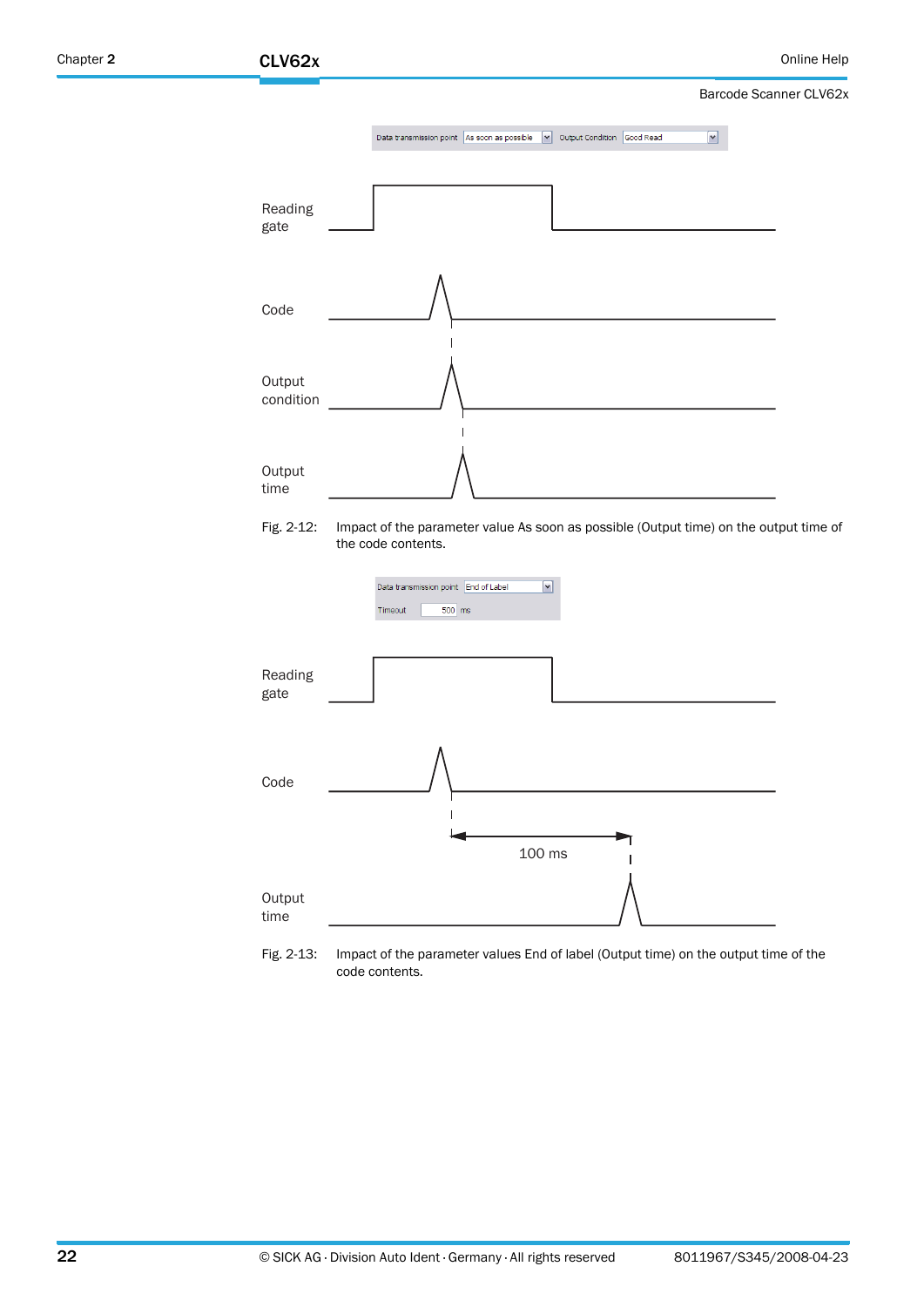## <span id="page-22-0"></span>2.2.4.2 Evaluation conditions

Condition for Good Read The properties of the criterion GOOD READ are defined via the parameters of the *Condition for Good Read* group.

| Parameter                              | <b>Function</b>                                                                 |
|----------------------------------------|---------------------------------------------------------------------------------|
| <b>Criterion for Good Read</b>         | Select condition for valid code.                                                |
| Check minimum number of<br>valid codes | Activate/deactivate test of minimum number of valid codes per<br>reading gate.  |
| Minimum                                | Enter minimum number of valid codes which must be scanned to<br>be transmitted. |
| Check maximum number of<br>valid codes | Activate/deactivate test of maximum number of valid codes per<br>reading gate.  |
| Maximum                                | Enter maximum number of valid codes which must be scanned to<br>be transmitted. |

## Evaluation conditions The conditions are managed in the *Evaluation conditions* group. It is possible to define up to 48 conditions.

| Parameter  | <b>Function</b>          |
|------------|--------------------------|
| Conditions | <b>D</b> Edit condition. |
|            | Delete condition.        |
|            | Create new condition.    |

Create/Edit condition Conditions can be created and edited in this window.

| Parameter            | <b>Function</b>                                                                                                   |
|----------------------|-------------------------------------------------------------------------------------------------------------------|
| Condition type       | Select the type of condition.                                                                                     |
| Name                 | Enter a name for the condition.                                                                                   |
| Deactivate condition | Activate/deactivate bridging of the condition, e. g. for test pur-<br>poses.<br>Select the type of bridging.      |
| <b>OK</b>            | Close window and confirm entries.<br>This button is greyed out as long as all the codes match the condi-<br>tion. |
| Cancel               | Close window and reject entries.                                                                                  |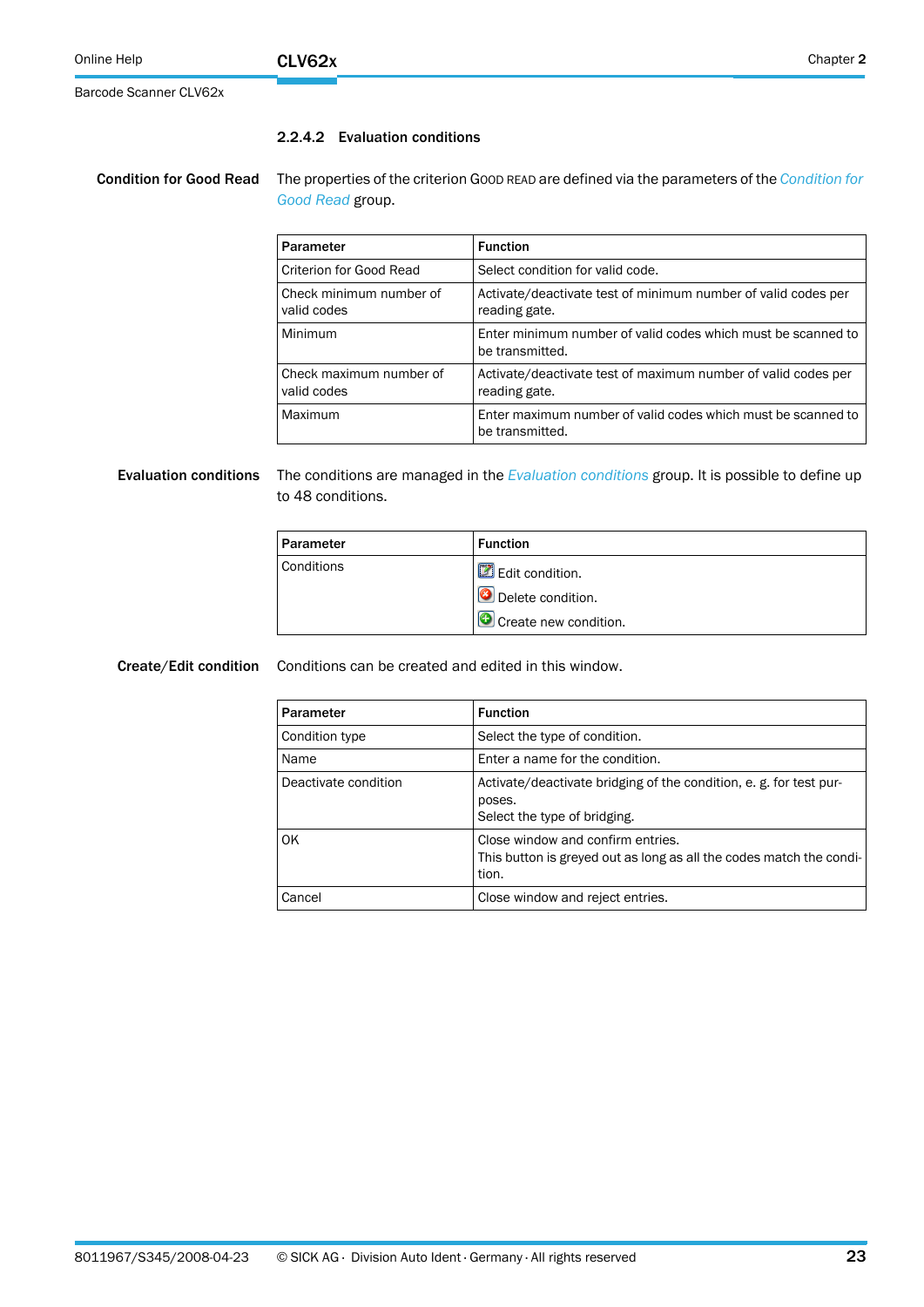Match code condition A default condition is defined with the parameters in the *Match code condition* window.



If the background of a field is red, it is filled out incorrectly.

| Parameter                     | <b>Function</b>                                                                    |
|-------------------------------|------------------------------------------------------------------------------------|
| Code content                  | Enter term that describes the content of the desired code.                         |
| $\geq$                        | Select predefined term.                                                            |
| Wildcards $(?$ and $*)$       | Select wildcards to describe the desired code content.                             |
| Regular expression            | Select regular expression to describe the desired code content.                    |
| Test                          | Tests whether the desired code matches the condition.                              |
| Min:                          | Enter minimum code length.                                                         |
| Max:                          | Enter maximum code length.                                                         |
| Don't care                    | Activate/deactivate the code length check.                                         |
| Code type:                    | Select desired code type.                                                          |
| Don't care                    | Activate/deactivate the code type check.                                           |
| Code validity                 | Select whether a condition applies only to valid codes or to all<br>codes.         |
| Limitation on devices with ID | Enter the device IDs of the devices for which this condition should<br>be applied. |
| Invert condition              | Activate/deactivate inversion of the condition.                                    |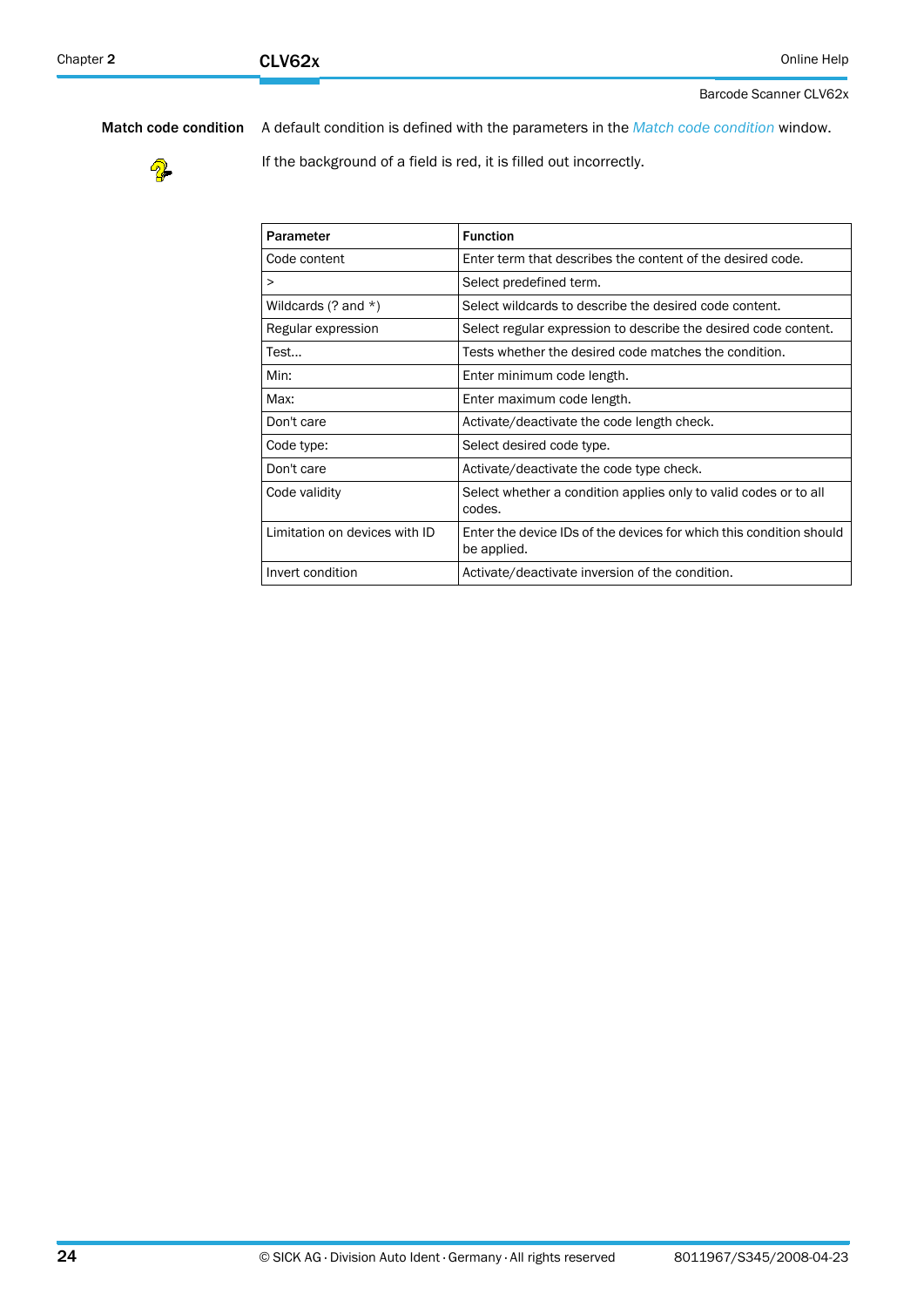## Free condition A free condition is defined with the parameters in the *Free condition* window.

| <b>Parameter</b> | <b>Function</b>                                                                                                                                                            |
|------------------|----------------------------------------------------------------------------------------------------------------------------------------------------------------------------|
| Add field        | Define a part condition.                                                                                                                                                   |
| Modify field     | Edit a part condition.                                                                                                                                                     |
| <b>AND</b>       | Link two part conditions with a logical AND operation. If both part<br>conditions are true, then the result is true, otherwise, the result is<br>false.                    |
| 0R               | Link two part conditions with a logical OR operation. If one or both<br>part conditions are true, then the result is true, otherwise, the<br>result is false.              |
| Excl. OR         | Link two part conditions with a logical XOR (Exclusive OR) opera-<br>tion. If exactly one condition is true, then the result is true, other-<br>wise, the result is false. |
| <b>NOT</b>       | If the following part condition is true, the result is false.                                                                                                              |
|                  | Add bracket around part conditions.                                                                                                                                        |
|                  | Add bracket around part conditions.                                                                                                                                        |
| Remove row       | Remove part condition or link between two part conditions.<br>Rows can also be shifted by drag & drag.                                                                     |

Combination condition Several conditions can be combined via the parameters in the *Combination condition* window.

| <b>Parameter</b> | <b>Function</b>                                                                                                                                                   |
|------------------|-------------------------------------------------------------------------------------------------------------------------------------------------------------------|
| Add condition    | Select a previously defined condition for linking with other condi-<br>tions.                                                                                     |
| <b>AND</b>       | Link two conditions with a logical AND operation. If both condi-<br>tions are true, then the result is true, otherwise, the result is<br>false.                   |
| 0R               | Link two conditions with a logical OR operation. If one or both con-<br>ditions are true, then the result is true, otherwise, the result is<br>false.             |
| Excl. OR         | Link two conditions with a logical XOR (Exclusive OR) operation. If<br>exactly one condition is true, then the result is true, otherwise,<br>the result is false. |
| <b>NOT</b>       | If the condition is true, the result is false.                                                                                                                    |
|                  | Add bracket around part conditions.                                                                                                                               |
|                  | Add bracket around part conditions.                                                                                                                               |
| Remove row       | Remove part condition or link between two conditions.                                                                                                             |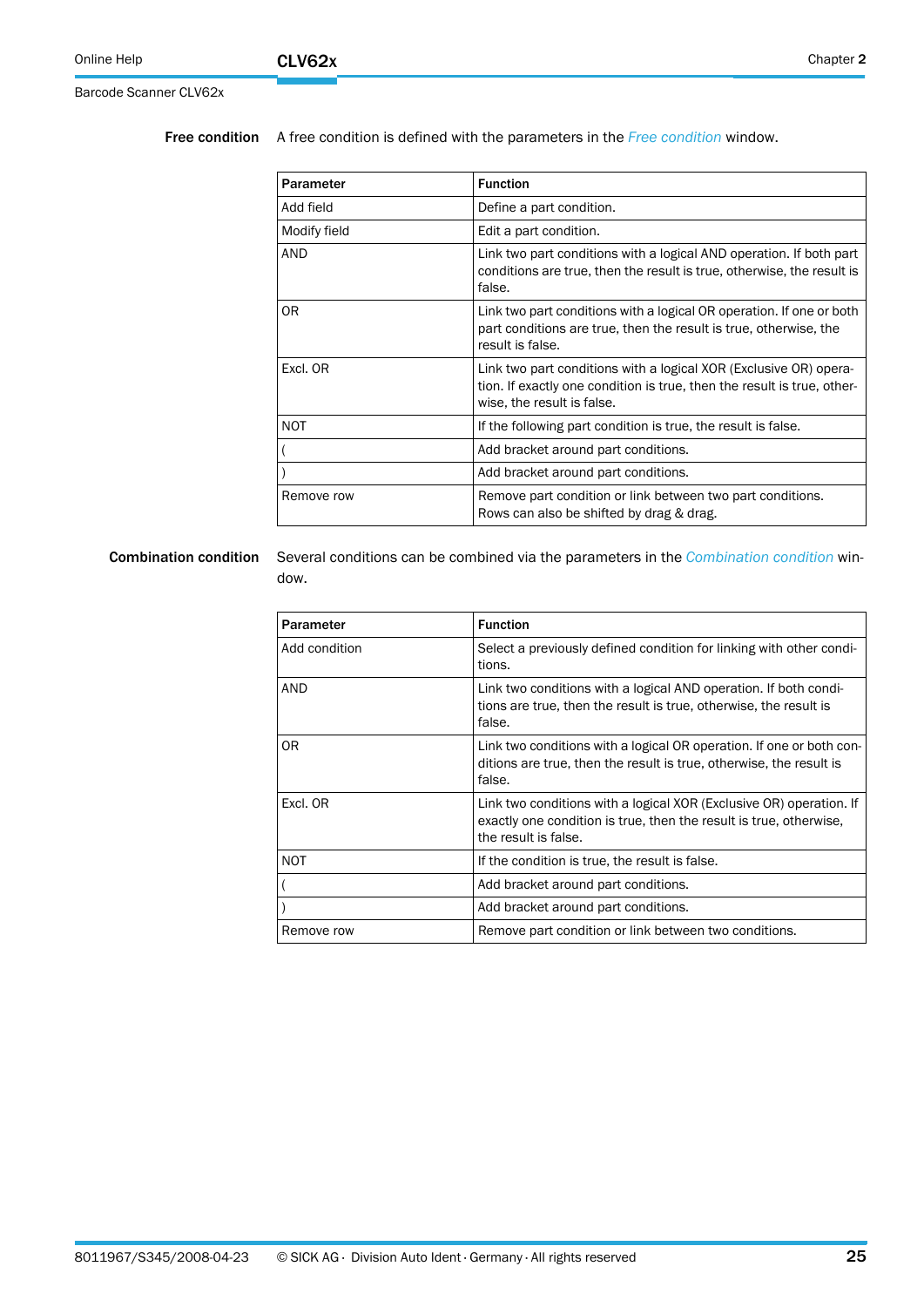Example Conditions for the following example:

- ! Output of barcodes of code type Code 128 that contain the character sequence "45".
- Condition is met: output of "MATCHCODE" and the code content in the output string.
- Condition is not met: output of "NOMATCH" in the output string.
- ! No valid code could be read: output of "NoRead" in the output string.

In order to achieve such a result the following CONDITION and an appropriate OUTPUT FORMAT must be created (see *[chapter 2.2.4.5 Output format, page 29](#page-28-0)*).

| Condition type:<br>Match-Code Condition<br>Code128with45<br>Name:<br>Code content:<br>*45*<br>$\,>$<br>(a) Wildcards (? and *)<br>◯ Regular expression<br>Test<br>Code length:<br>$1 \hat{ }$<br>min:<br>O Don't care<br>$10^{\circ}$<br>max: |
|-----------------------------------------------------------------------------------------------------------------------------------------------------------------------------------------------------------------------------------------------|
|                                                                                                                                                                                                                                               |
|                                                                                                                                                                                                                                               |
| Code type:<br>Code 128<br>$\blacktriangledown$<br>Don't care<br>Code validity<br>Invert condition                                                                                                                                             |
| As "false"<br>Deactivate condition<br>$\vee$                                                                                                                                                                                                  |
| ОК<br>Cancel                                                                                                                                                                                                                                  |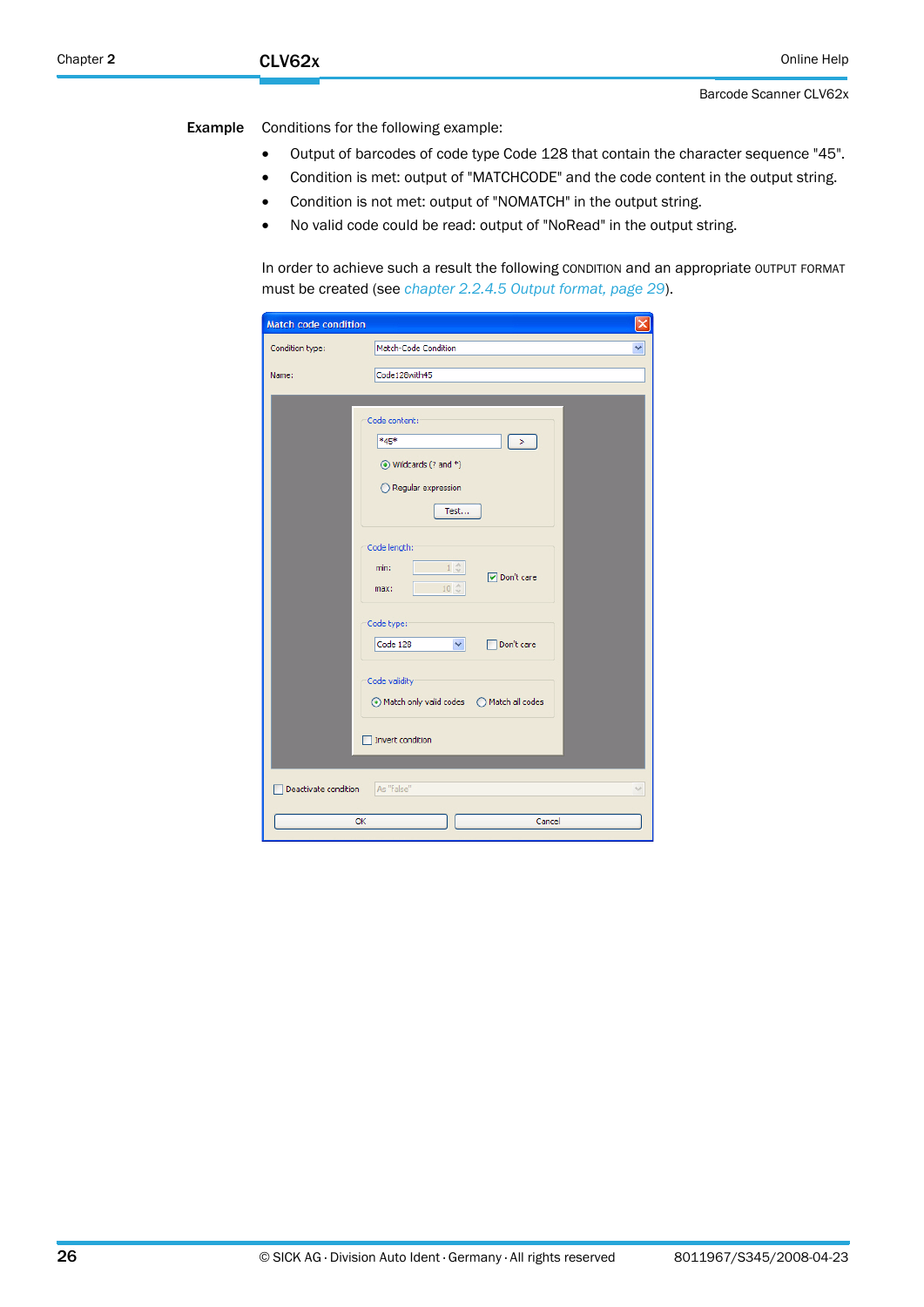## <span id="page-26-0"></span>2.2.4.3 Match-code teach-in

Read-in the respective templates to define (teach-in) the evaluation conditions "TeachIn1" and "TeachIn2".

It is possible to modify the evaluation conditions after teach-in (see *[chapter 2.2.4.2 Evalu](#page-22-0)[ation conditions, page 23](#page-22-0)*).

Match-code teach-in 1 (standard) Use the parameters of the *Match-code teach-in 1 (standard)* group to define the settings for the teach-in of the first evaluation condition.

| Parameter                     | <b>Function</b>                                                                 |
|-------------------------------|---------------------------------------------------------------------------------|
| Target evaluation condition   | Select evaluation condition that will be teached in.                            |
| Invert condition              | Activate/deactivate whether evaluation condition will be logically<br>inverted. |
| Teach-in triggered from       | Select trigger source for teach-in of evaluation condition.                     |
| Teach-in triggered by buttons | Activate/deactivate button on bar code scanner as trigger source.               |
| Teach-in code content         | Activate/deactivate teach-in of code content.                                   |
| Teach-in code ID (type)       | Activate/deactivate teach-in of code ID.                                        |
| Teach-in code length          | Activate/deactivate teach-in of code length.                                    |

Match-code teach-in 2 Use the parameters of the *Match-code teach-in 1 (standard)* group to define the settings for (additional) the teach-in of a second evaluation condition.

| Parameter                   | <b>Function</b>                                                                 |
|-----------------------------|---------------------------------------------------------------------------------|
| Target evaluation condition | Select evaluation condition that will be teached in.                            |
| Invert condition            | Activate/deactivate whether evaluation condition will be logically<br>inverted. |
| Teach-in triggered from     | Select trigger source for teach-in of evaluation condition.                     |
| Teach-in code content       | Activate/deactivate teach-in of code content.                                   |
| Teach-in code ID (type)     | Activate/deactivate teach-in of code ID.                                        |
| Teach-in code length        | Activate/deactivate teach-in of code length.                                    |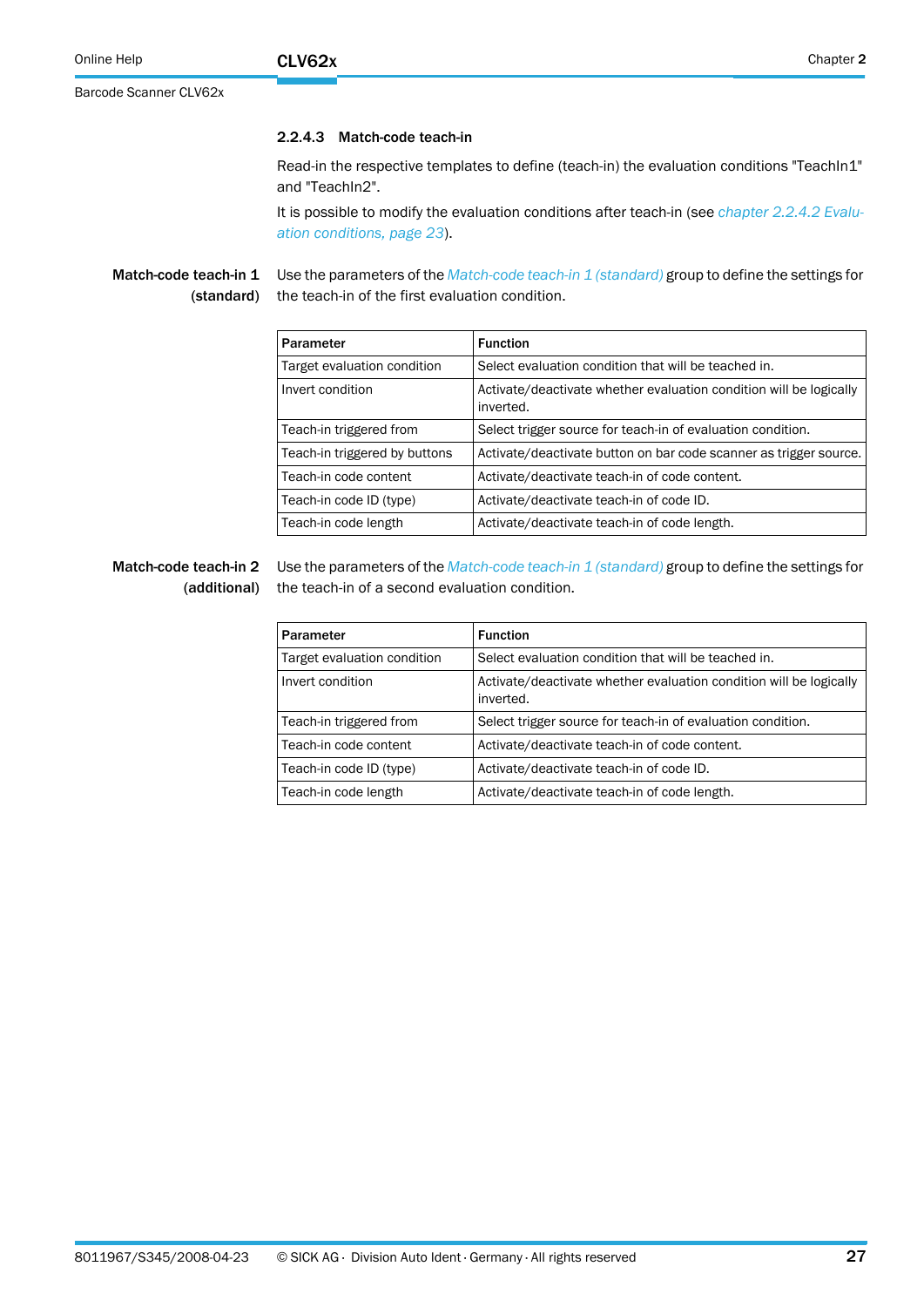teach-in settings

General match-code Use the parameters of the *General match-code teach-in settings* group to define conditions and effects for teach-in.

| Parameter                                                      | <b>Function</b>                                                                                                                                                                                                                              |
|----------------------------------------------------------------|----------------------------------------------------------------------------------------------------------------------------------------------------------------------------------------------------------------------------------------------|
| Use teach-in trigger as object<br>trigger                      | Trigger source for teach-in of evaluation condition also serves as<br>an object trigger.                                                                                                                                                     |
| Object trigger required                                        | In addition to the trigger source for the teach-in of the evaluation<br>condition the start of the object trigger is necessary as well<br>(chapter 2.2.1.1 Object trigger control, page 9).                                                  |
| Don't change code config.                                      | The settings of the <i>Code configuration</i> group will not be changed.                                                                                                                                                                     |
| Limit code config. to last<br>teached in code                  | With activated function, only the teached in codes are set to<br>active (see chapter 2.2.3 Code configuration, page 12).                                                                                                                     |
| Expand code config. by last<br>teached in code                 | The settings of the <i>Code configuration</i> group will be automatically<br>adapted during teach-in.                                                                                                                                        |
| Save permanent                                                 | Activate/deactivate whether the teached in evaluation conditions<br>will be saved permanently in the PROM of the bar code scanner<br>(as well as on the Micro SD memory card and / or the permanent<br>storage module CMC600, if connected). |
| Use all code types for teaching<br>(except for pharmacode)     | Codes of all types except for PHARMACODE can be teached in.<br>The settings of the <i>Code configuration</i> group will not be consid-<br>ered for teach-in.                                                                                 |
| Use the set code types from<br>code configuration for teaching | Only codes of the active code types can be teached in (see<br>chapter 2.2.3 Code configuration, page 12).                                                                                                                                    |
| Use only pharmacode type for<br>teaching                       | Only pharmacodes can be teached in.                                                                                                                                                                                                          |

#### <span id="page-27-0"></span>2.2.4.4 Filter/Sorter for output formatting

Filter/Sorter for output Code contents for output format #1 are filtered and/or sorted via the parameters of the format #1 *Filter/Sorter for output format #1* group.

| Parameter | <b>Function</b>                                     |
|-----------|-----------------------------------------------------|
| Filter    | Filter code contents according to various criteria. |
|           | Define filter criteria.                             |
| Sorter    | Sort code contents according to various criteria.   |
|           | Define sorter criteria.                             |

The filter and sorter can be arranged in any order and number by drag & drop. To arrange them parallel to each other, they must be moved between the margin and the available filter/sorter. To copy a filter/sorter by drag & drop, press the Ctrl button. To delete a filter/sorter, drag it into the recycle bin (mouse pointer must be above recycle bin).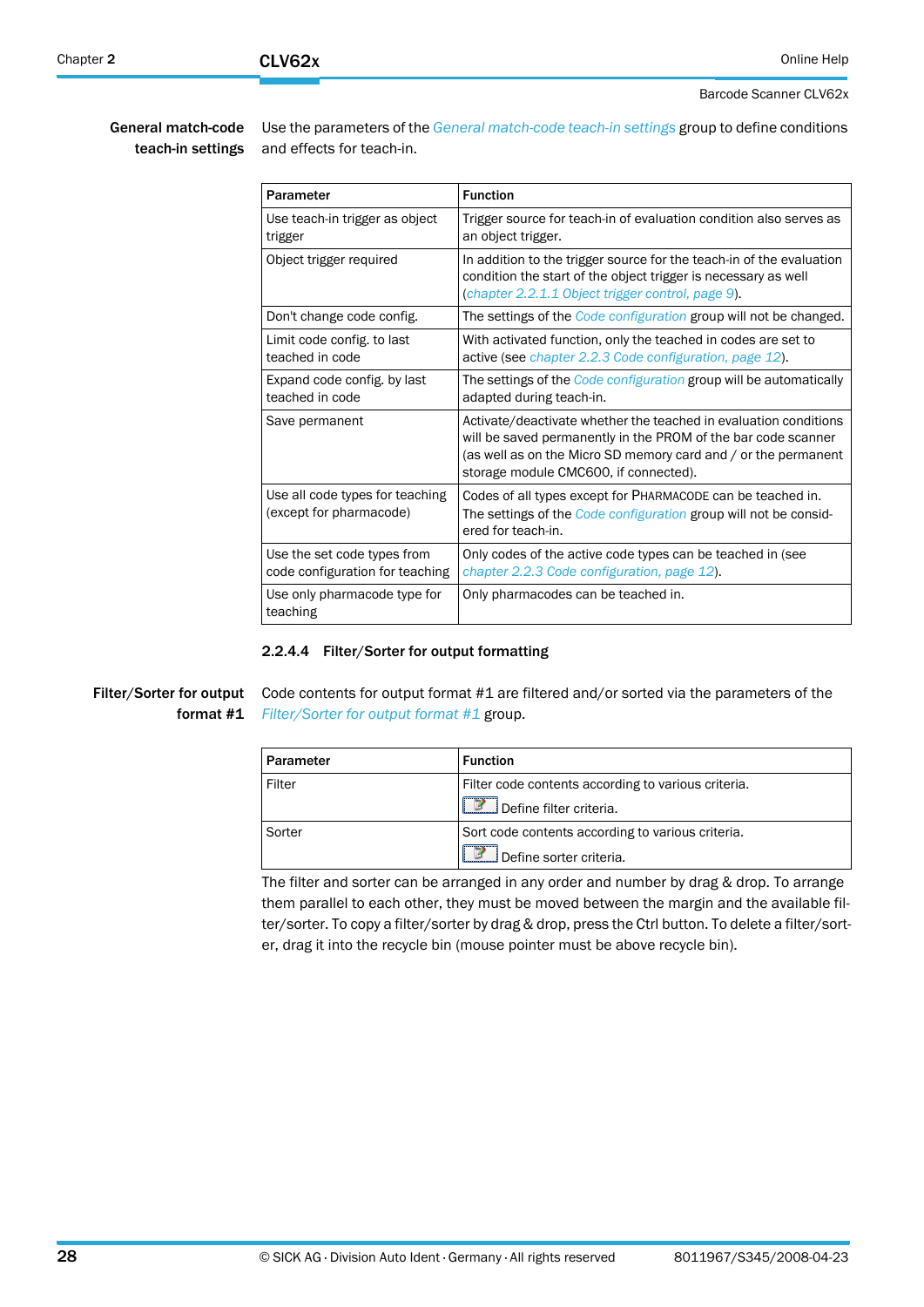Filter/sorter for output Code contents for output format #2 are filtered and/or sorted via the parameters of the format #2 *Filter/sorter for output format #2* group.

| Parameter | <b>Function</b>                                     |
|-----------|-----------------------------------------------------|
| Filter    | Filter code contents according to various criteria. |
|           | G<br>Define filter criteria.                        |
| Sorter    | Sort code contents according to various criteria.   |
|           | Define sorter criteria.                             |

The filter and sorter can be arranged in any order and number by drag & drop. To arrange them parallel to each other, they must be moved between the margin and the available filter/sorter. To copy a filter/sorter by drag & drop, press the Ctrl button. To delete a filter/sorter, drag it into the recycle bin (mouse pointer must be above recycle bin).

## <span id="page-28-0"></span>2.2.4.5 Output format

Output format #1 The reading results (decoded codes) are output by definable data interfaces. For this, two different output formats (telegrams) can be defined. The format can also depend on conditions.

> The first format of the reading results is defined via the parameters of the *Output format #1* group.

| Parameter        | <b>Function</b>                                                                                                                                                                                                                                                                          |
|------------------|------------------------------------------------------------------------------------------------------------------------------------------------------------------------------------------------------------------------------------------------------------------------------------------|
| Output format #1 | Enter output format of the reading results.<br>田 Open input field.<br>日 Close input field.<br>√ Select condition.<br>Right mouse click: Insert new condition, data field or special char-<br>acter.<br>Click on the bottom row of the data field: Select attribute charac-<br>teristics. |
| Maximized        | Activate/deactivate view with open input fields.                                                                                                                                                                                                                                         |



The created output format can be marked and copied into a text editor for saving. To copy it back, right-click on the *Output format #1* window and select "PASTE FROM EXTERN...".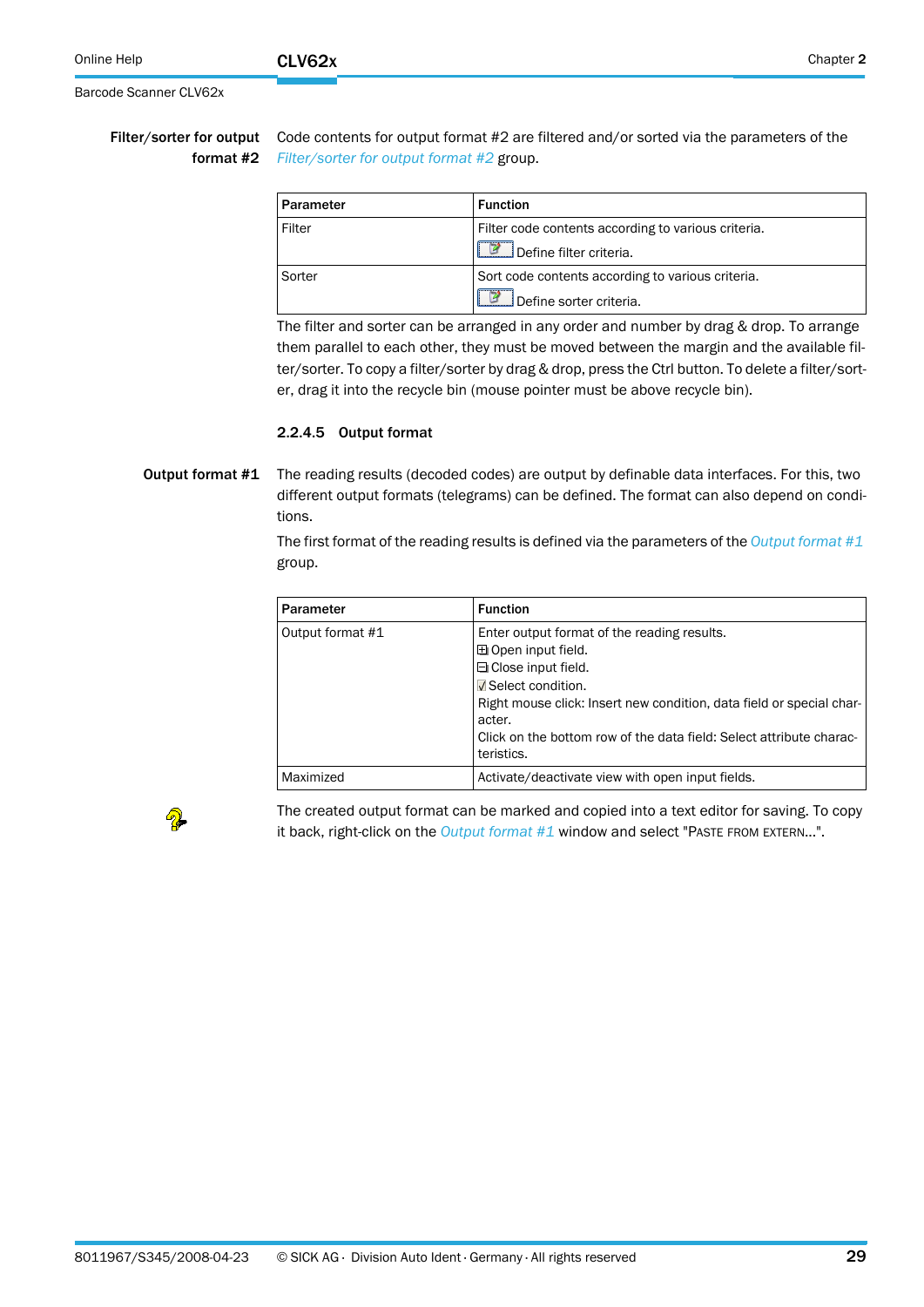Output format #2 The reading results (decoded codes) are output by definable data interfaces. For this, two different output formats (telegrams) can be defined. The format can also depend on conditions.

> The second format of the reading results is defined via the parameters of the *Output format #2* group.

| <b>Parameter</b> | <b>Function</b>                                                                                                                                                                                                                                                                          |
|------------------|------------------------------------------------------------------------------------------------------------------------------------------------------------------------------------------------------------------------------------------------------------------------------------------|
| Output format #2 | Enter output format of the reading results.<br>凹 Open input field.<br>日 Close input field.<br>√ Select condition.<br>Right mouse click: Insert new condition, data field or special char-<br>acter.<br>Click on the bottom row of the data field: Select attribute charac-<br>teristics. |
| Maximized        | Activate/deactivate view with open input fields.                                                                                                                                                                                                                                         |



The created output format can be marked and copied into a text editor for saving. To copy it back, right-click on the *Output format #2* window and select "PASTE FROM EXTERN...".

Heartbeat format If no reading results are being output, a regular scanner signal, a so-called heartbeat, can be output.

The format of the heartbeat is defined via the parameters of the *Heartbeat format* group.

| <b>Parameter</b> | <b>Function</b>                                                                       |
|------------------|---------------------------------------------------------------------------------------|
| Heartbeat format | Enter output format of the heartbeat.<br>Right mouse click: Insert special character. |



The created output format can be marked and copied into a text editor for saving. To copy it back, right-click on the *Heartbeat format* window and select "PASTE FROM EXTERN...".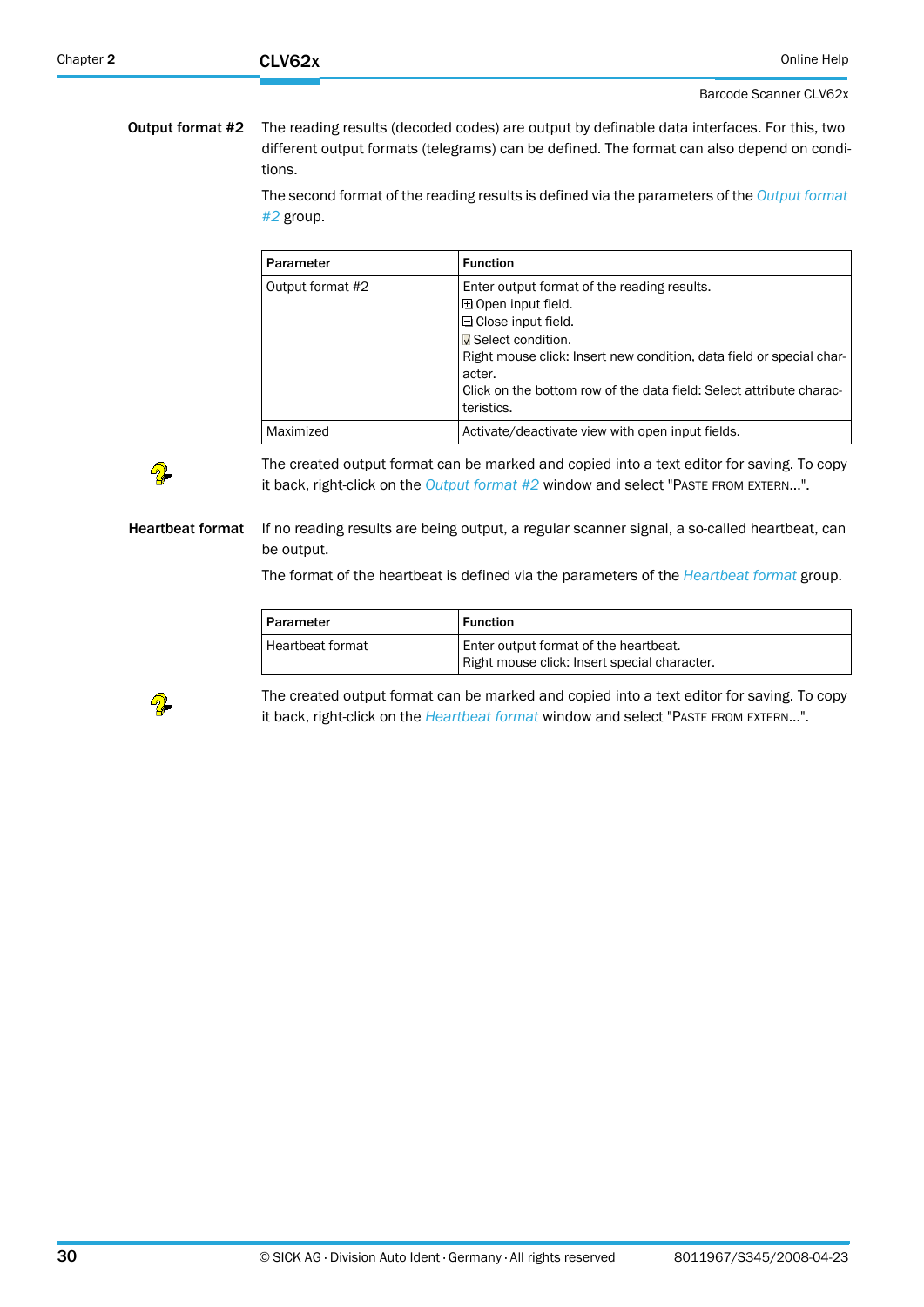Example Conditions for the following example:

- ! Output of barcodes of code type Code 128 that contain the character sequence "45".
- Condition is met: output of "MATCHCODE" and the code content in the output string.
- Condition is not met: output of "NOMATCH" in the output string.
- ! No valid code could be read: output of "NoRead" in the output string.

To achieve such a result, the following OUTPUT FORMAT and an appropriate CONDITION (see *[chapter 2.2.4.2 Evaluation conditions, page 23](#page-22-0)*) must be created.

| <b>Output Format #1</b> |        |                                                                  |                                                                                    |                   |
|-------------------------|--------|------------------------------------------------------------------|------------------------------------------------------------------------------------|-------------------|
| <b>STX</b><br>0x2       | ⊡√     | -If Good Read-<br>-Code segment-<br>日…<br>$rE$ <sub>se</sub> $-$ | -If Code128with45-<br><b>EMPRITTE CODE SPC BC SPC</b><br><b>NOMATCHSPC</b><br>0x20 | <b>ETX</b><br>0x3 |
|                         | -Else- | <b>NoRead</b>                                                    |                                                                                    |                   |
| Accept                  |        |                                                                  |                                                                                    |                   |

#### <span id="page-30-0"></span>2.2.5 Network / Interface / IOs

Network options The scanner is identified in the network via the parameters of the *Network options* group.

| Parameter         | <b>Function</b>                                                                                                                                                                                                                   |
|-------------------|-----------------------------------------------------------------------------------------------------------------------------------------------------------------------------------------------------------------------------------|
| Network assistant | Call up dialog in which the most important parameters of the fol-<br>lowing pages are grouped:<br>$\bullet$ chapter 2.2.5.3 CAN, page 35<br>chapter 2.2.5.2 Ethernet, page 33<br>• chapter 2.2.1.1 Object trigger control, page 9 |
| Device ID         | Enter CAN Bus address of the scanner.                                                                                                                                                                                             |
| Device name       | Enter device name.<br>This name is displayed at the top of the project tree.                                                                                                                                                      |

Master / Slave The master / slave connection of the scanner in the SICK CAN sensor network is defined via the parameters of the *Master / Slave* group.

> *Master / Slave* means that a group of scanners read the barcodes of the same object. The common reading result is transmitted to the host. Viewed from the host side, the master / slave group works like a single scanner.

| Parameter       | <b>Function</b>                                                                                         |
|-----------------|---------------------------------------------------------------------------------------------------------|
| <b>Function</b> | Select scanner's function in a master / slave connection.                                               |
| Assign to       | Select connection between master and slave.                                                             |
| Output time     | Select output time of reading results.                                                                  |
| Slave list      | Enter device numbers of slave scanners.<br>The "SLAVE" function must be selected for the slave scanner. |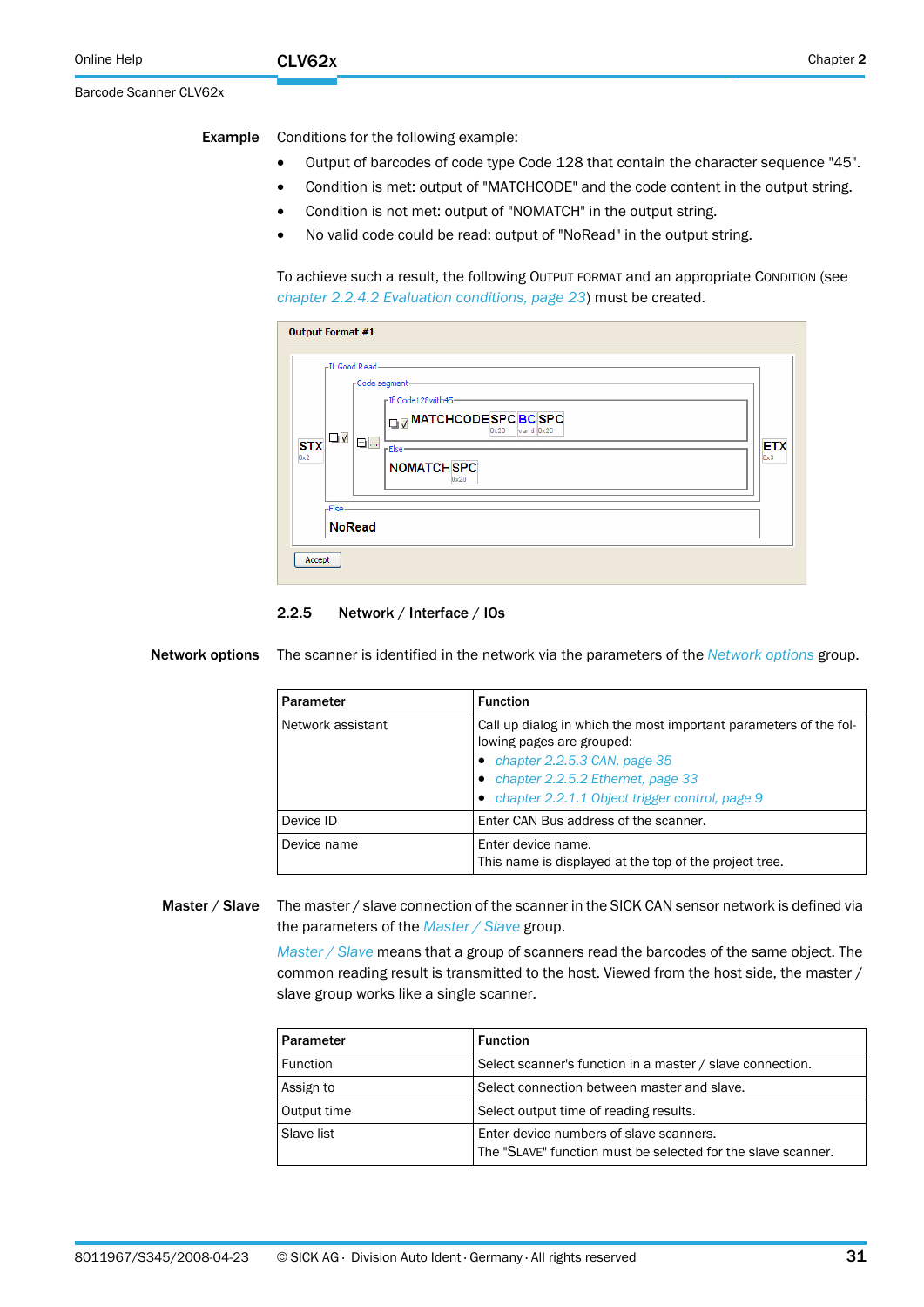Monitoring The scanners which are to be monitored by this scanner can be set via the parameters of the *Monitoring* group.

| Parameter         | <b>Function</b>                                                                                                   |
|-------------------|-------------------------------------------------------------------------------------------------------------------|
| Assign to         | Select connection for monitoring                                                                                  |
| Monitored devices | Enter the device numbers of the scanners which are to be moni-<br>tored by this scanner.                          |
| tored devices     | Maximum starting time of moni- Enter time during which a missing signal of a monitored device<br>will be ignored. |

Multiplexer The multiplexer network is configured via the parameters of the *Multiplexer* group.

Each scanner in the CAN network can emulate the functions of the multiplexer. Therefore, a cooperation of scanners can be established with just one interface to the host without the need of an additional multiplexer device. A multiplexer can operate up to 31 slave scanners. The multiplexer sends all reading results or data strings received by a slave scanner to the host. The device number of the scanner is added to the reading result.Therefore, the host can distinguish between the different data sources. Furthermore, the host has the possibility to send addressed data strings to the multiplexer which are then transferred to the corresponding scanner in the network.

| Parameter   | <b>Function</b>                                                              |
|-------------|------------------------------------------------------------------------------|
| Assign to   | Select connection for multiplexing.                                          |
| Server list | Enter device numbers of scanners which participate in the multi-<br>plexing. |

#### <span id="page-31-0"></span>2.2.5.1 Serial

Serial host interface The serial host interface is configured with the parameters of the *Serial host interface* group.

> The serial host interface provides the reading result for further processing by the host computer.

| Parameter                   | <b>Function</b>                                                                          |
|-----------------------------|------------------------------------------------------------------------------------------|
| Protocol / Output format    | Select the format for the output of the reading result via the serial<br>host interface. |
| Multiplexer output          | Activate/deactivate data output via multiplexer.                                         |
| <b>Baudrate</b>             | Select speed of serial host interface.                                                   |
| <b>Stopbits</b>             | Select number of stopbits.                                                               |
| Databits / Parity           | Select number of databits and parity.                                                    |
| Hardware                    | Select the type of serial host interface.                                                |
| Activate heartbeats         | Activate the output of a regular heartbeat.                                              |
| Heartbeat interval          | Enter time between two heartbeats.                                                       |
| Restart interval on sending | Restart interval after the output of a reading result.                                   |
| Gateway                     | Activate PROFIBUS DP interface or DeviceNet respectively.                                |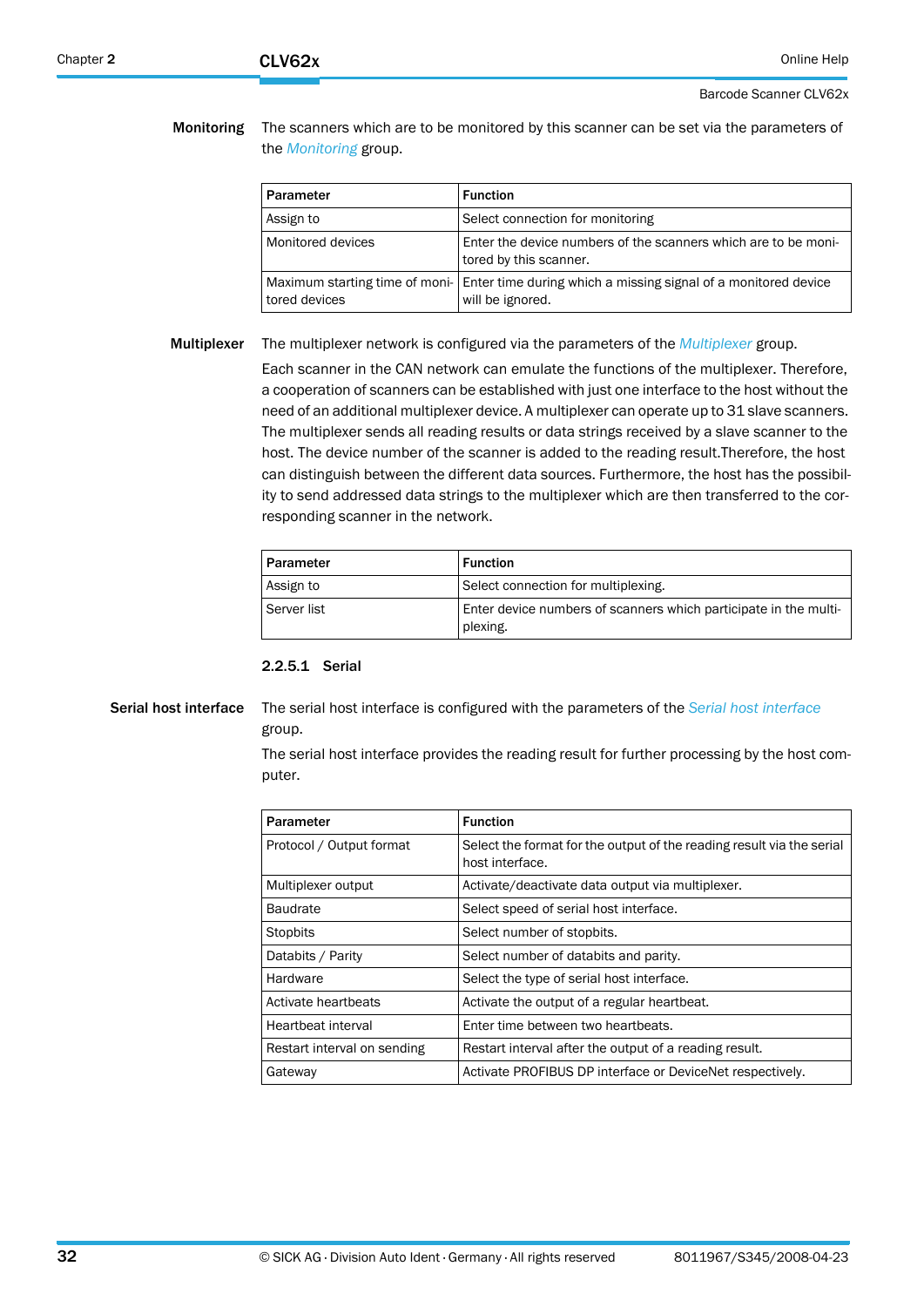Q.

Serial auxiliary interface The aux interface is configured with the parameters of the *Serial auxiliary interface* group.

| Parameter                   | <b>Function</b>                                           |
|-----------------------------|-----------------------------------------------------------|
| Protocol / Output format    | Define the output of the auxiliary interface.             |
| Activate heartbeats         | Activate the output of a regular heartbeat.               |
| Heartbeat interval          | Enter time between two heartbeats.                        |
| Restart interval on sending | Restart interval after the output of a reading result.    |
| Gateway                     | Activate PROFIBUS DP interface or DeviceNet respectively. |

## PROFIBUS DP Gateway The PROFIBUS DP interface is configured with the parameters of the *PROFIBUS DP Gateway* group.

| Parameter                            | <b>Function</b>                                                  |
|--------------------------------------|------------------------------------------------------------------|
| Use device ID as profibus<br>address | Activate/deactivate the scanner's device ID as profibus address. |
| Device ID                            | The device ID of the scanner is displayed.                       |
| Operating mode                       | Select the profibus protocol.                                    |

DeviceNet Gateway The DeviceNet interface is configured with the parameters of the *DeviceNet Gateway* group.

| Parameter                             | <b>Function</b>                                                      |
|---------------------------------------|----------------------------------------------------------------------|
| Use device ID as DeviceNet<br>address | Activate/deactivate the scanner's device ID as DeviceNet<br>address. |
| Address                               | Enter the device address in DeviceNet.                               |
| Operating mode                        | Select the DeviceNet protocol.                                       |
| <b>Baudrate</b>                       | Select speed of DeviceNet interface.                                 |
| Length of input-data                  | Enter the length of the input data.                                  |
| Length of output-data                 | Enter the length of the output data.                                 |

## <span id="page-32-0"></span>2.2.5.2 Ethernet

The Ethernet interface provides the reading result for further processing by the host computer.

General The network settings of the scanner are set via the parameter of the *General* group. These settings must be defined by the network administrator.

The scanner has to be restarted after modification of one of this group parameters.

| Parameter       | <b>Function</b>                   |
|-----------------|-----------------------------------|
| IP address      | Enter IP address of scanner.      |
| Subnet mask     | Enter subnet mask of scanner.     |
| Default gateway | Enter default gateway of scanner. |
| Speed           | Select network speed.             |
| MAC address     | Enter MAC address of scanner.     |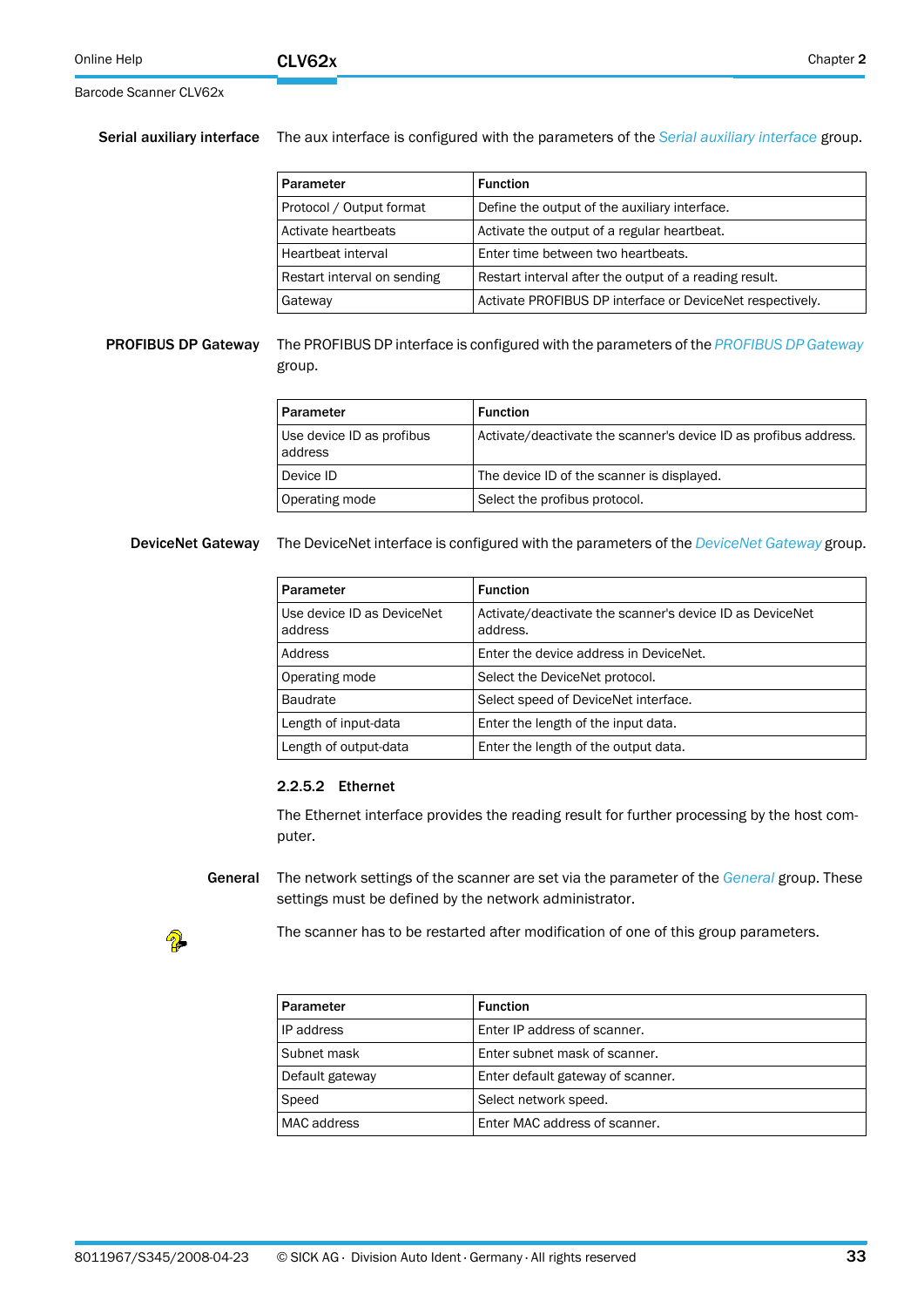Ethernet host port The Ethernet host interface is configured with the parameters of the *Ethernet host port* group.

> The Ethernet host interface provides the reading result for further processing via the host computer in parallel to the serial host interface.

| Parameter                   | <b>Function</b>                                                                              |
|-----------------------------|----------------------------------------------------------------------------------------------|
| Protocol / Output format    | Select the format for the output of the reading result via the Eth-<br>ernet host interface. |
| Multiplexer output          | Activate/deactivate data output via multiplexer.                                             |
| Server / Client             | Select whether the scanner works as a server or a client.                                    |
| IP port                     | Enter the IP port for the exchange of network data.                                          |
| Server address              | Enter server address.                                                                        |
| Activate heartbeats         | Activate the output of a regular heartbeat.                                                  |
| Heartbeat interval          | Enter time between two heartbeats.                                                           |
| Restart interval on sending | Activate a new start of the interval after the output of a reading<br>result.                |

Ethernet aux port The Ethernet aux interface is configured with the parameters of the *Ethernet aux port* group. The Ethernet aux interface provides the serial aux interface function in parallel.

| Parameter       | <b>Function</b>                                           |
|-----------------|-----------------------------------------------------------|
| Server / Client | Select whether the scanner works as a server or a client. |
| IP port         | Enter the IP port for the exchange of network data.       |

Ethernet RDT400 port The RDT400 interface is configured with the parameters of the *Ethernet RDT400 port* group.

| Parameter       | <b>Function</b>                                                                                      |
|-----------------|------------------------------------------------------------------------------------------------------|
| Server / Client | Activate/deactivate the port's function.<br>The device works as client if the function is activated. |
| RDT-ID          | Enter the knot ID for the device in the RDT400 network.                                              |
| IP port         | Enter the IP port for the exchange of network data.                                                  |
| Server address  | Enter the address of the RDT400 server to which the bar code<br>scanner sends the data.              |

WEBSERVER The webserver function of a scanner is activated/deactivated via the parameters of the *Webserver* group.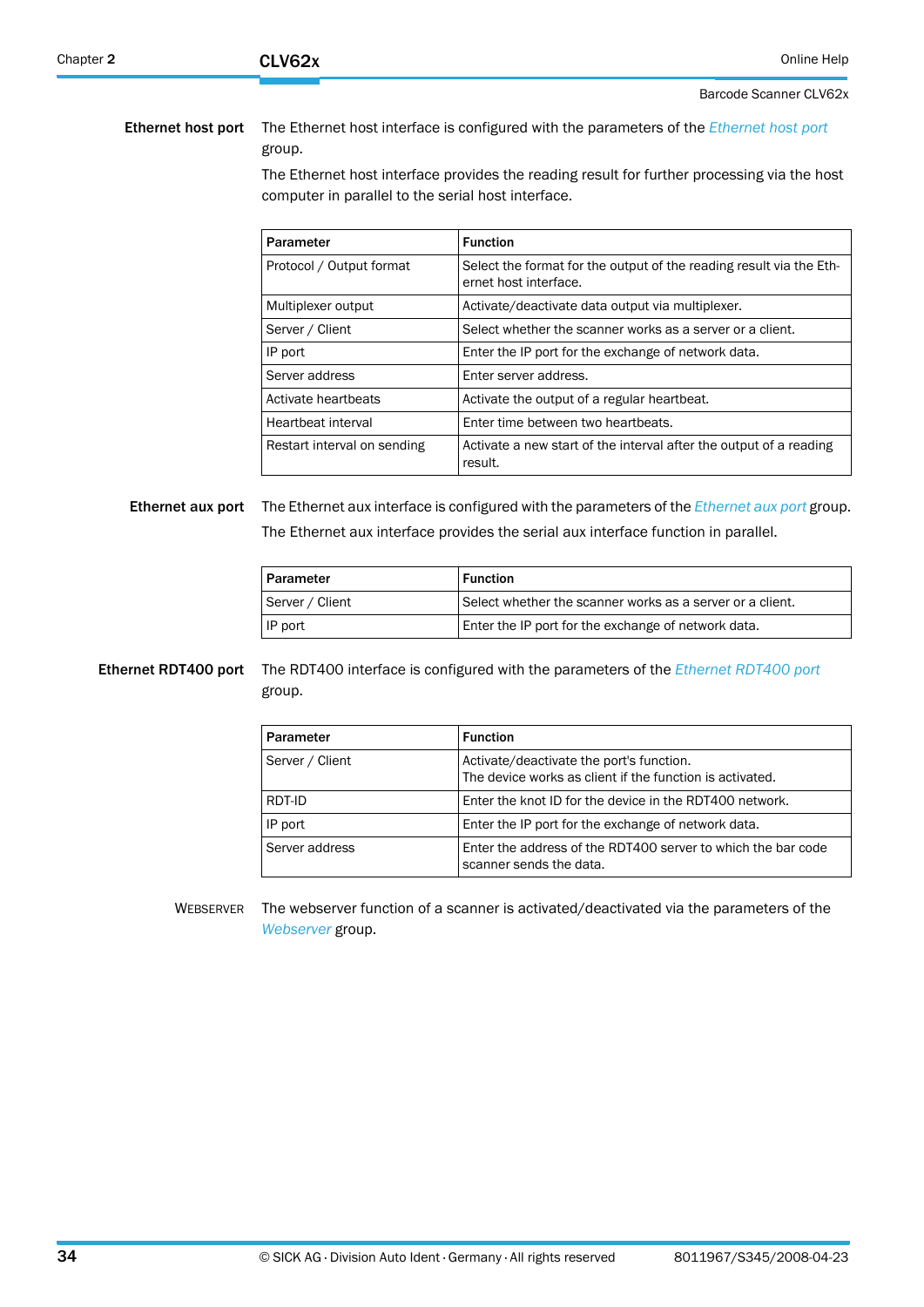#### <span id="page-34-0"></span>2.2.5.3 CAN

CAN The data interface CAN is configured via the parameters of the *CAN* group.

| Parameter                | <b>Function</b>                                                                                                                                                               |
|--------------------------|-------------------------------------------------------------------------------------------------------------------------------------------------------------------------------|
| Mode                     | Select the type of CAN network.                                                                                                                                               |
| Use device ID as knot ID | Activate/deactivate the use of the scanner device ID as the ID of<br>the knot in the CAN network.<br>For distribution of the device ID see chapter 2.1 Ouickstart,<br>page 7. |
| Device ID                | Scanner device ID in the CAN network is indicated.                                                                                                                            |
| <b>Baudrate</b>          | Select network speed.                                                                                                                                                         |
| Output format            | Select output format via which the reading result is to be output<br>via the CAN network.                                                                                     |

#### <span id="page-34-1"></span>2.2.5.4 Digital inputs

Sensor 1 The first digital input is configured via the parameters of the *Sensor 1* group.

| Parameter   | <b>Function</b>                                                            |
|-------------|----------------------------------------------------------------------------|
| Control     | Select the type of control.                                                |
| Sensitivity | Select sensitivity of sensor.                                              |
| Logic       | Select logic of input 1.                                                   |
| Debouncing  | Enter detection time for signal at input 1.<br>If applicable, select unit. |

- Sensor 2 The second digital input is configured via the parameters of the *Sensor 2* group.
- Important This connection is only available on the bar code scanner with a cable and connector (standard version) and for the Ethernet version via the CDB620 connection module in combination with the parameter memory module CMC600

| Parameter   | <b>Function</b>                                                            |
|-------------|----------------------------------------------------------------------------|
| Control     | Select the type of control.                                                |
| Sensitivity | Select sensitivity of sensor.                                              |
| Logic       | Select logic of input 2.                                                   |
| Debouncing  | Enter detection time for signal at input 2.<br>If applicable, select unit. |

External Input 1 The first digital external input of the CDB620 connection module in connection with the CMC600 parameter memory module or of the CDF600 connection module is configured via the parameters of the *External Input 1* group.

| Parameter   | <b>Funktion</b>                                                                         |
|-------------|-----------------------------------------------------------------------------------------|
| Control     | Select the type of control.                                                             |
| Sensitivity | Select sensitivity of sensor.                                                           |
| Logic       | Select logic of the external input 1.                                                   |
| Debouncing  | Enter detection time for signal at the external input 1.<br>If applicable, select unit. |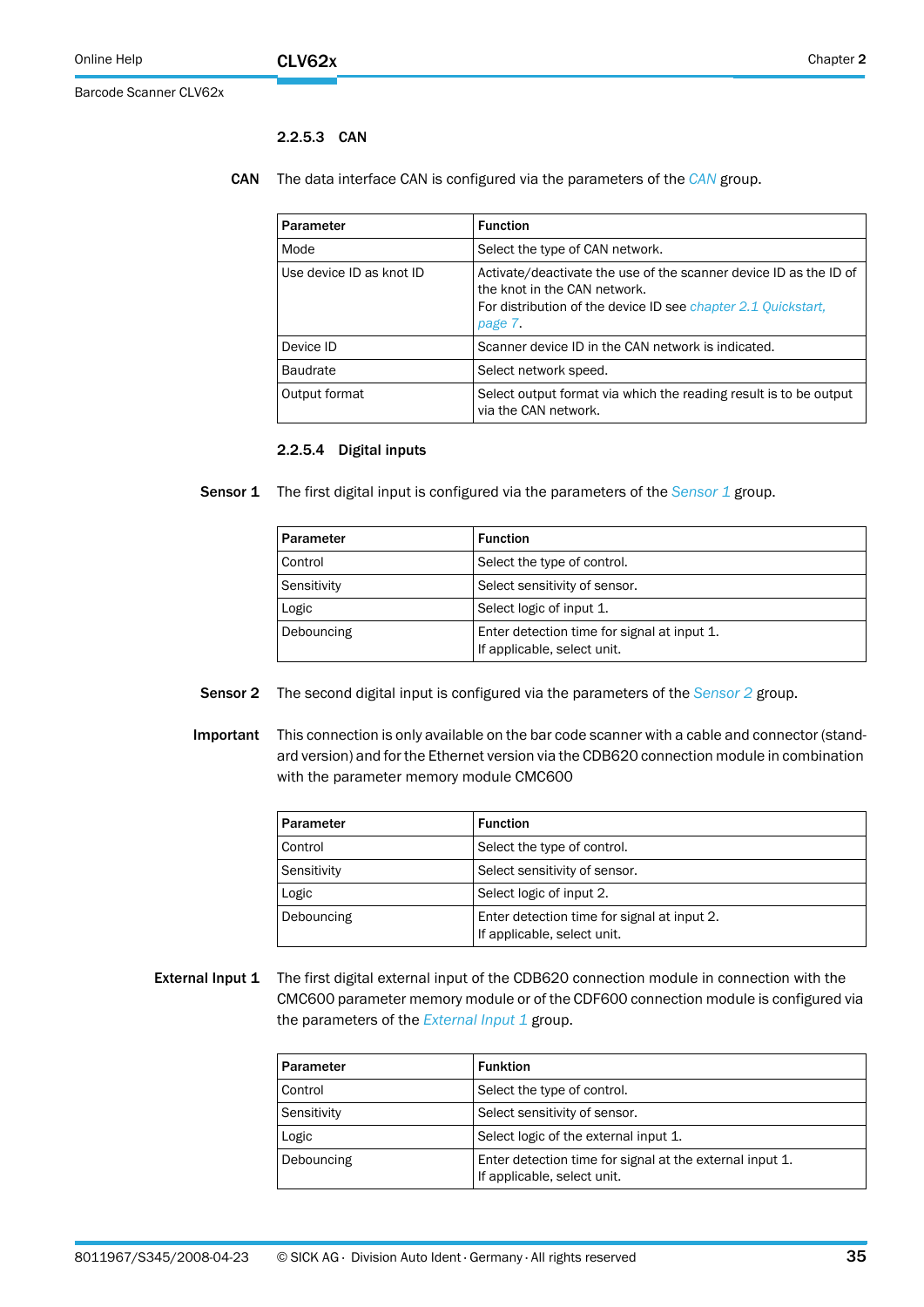External Input 2 The second digital external input of the CDB620 connection module in connection with the CMC600 parameter memory module or of the CDF600 connection module is configured via the parameters of the *External Input 2* group.

| Parameter   | <b>Funktion</b>                                                                         |
|-------------|-----------------------------------------------------------------------------------------|
| Control     | Select the type of control.                                                             |
| Sensitivity | Select sensitivity of sensor.                                                           |
| Logic       | Select logic of the external input 2.                                                   |
| Debouncing  | Enter detection time for signal at the external input 2.<br>If applicable, select unit. |

## <span id="page-35-0"></span>2.2.5.5 RDT400

RDT400 protocol The parameters of the *RDT400 protocol* group are used to assign the evaluation conditions of the code types.

| Parameter                 | <b>Function</b>                                                                                                              |
|---------------------------|------------------------------------------------------------------------------------------------------------------------------|
| Condition for code type 1 | Select evaluation condition which should be applied for code type<br>1 (see chapter 2.2.4.2 Evaluation conditions, page 23). |
| Condition for code type 2 | Select evaluation condition which should be applied for code type<br>2 (see chapter 2.2.4.2 Evaluation conditions, page 23). |
| Condition for code type 3 | Select evaluation condition which should be applied for code type<br>3 (see chapter 2.2.4.2 Evaluation conditions, page 23). |

## <span id="page-35-1"></span>2.2.5.6 Digital outputs

For certain system conditions (e.g. decoding "No Read" failed), independent switching signals which can be used for displaying the system condition can be output at the digitals outputs.

- Output 1 The fieldbus interface is configured with the parameters of the *Output 1* group.
- Important This connection is only available on the bar code scanner with a cable connector (standard version) and for the Ethernet version via the CDB620 connection module in combination with the parameter memory module CMC600.

| <b>Parameter</b> | <b>Function</b>                                       |
|------------------|-------------------------------------------------------|
| Output 1         | Select event that is to trigger a signal at output 1. |
| Logic            | Select logic level of the selected output 1.          |
| Control          | Select type of control.                               |
| Duration         | Enter signal duration.<br>If applicable, select unit. |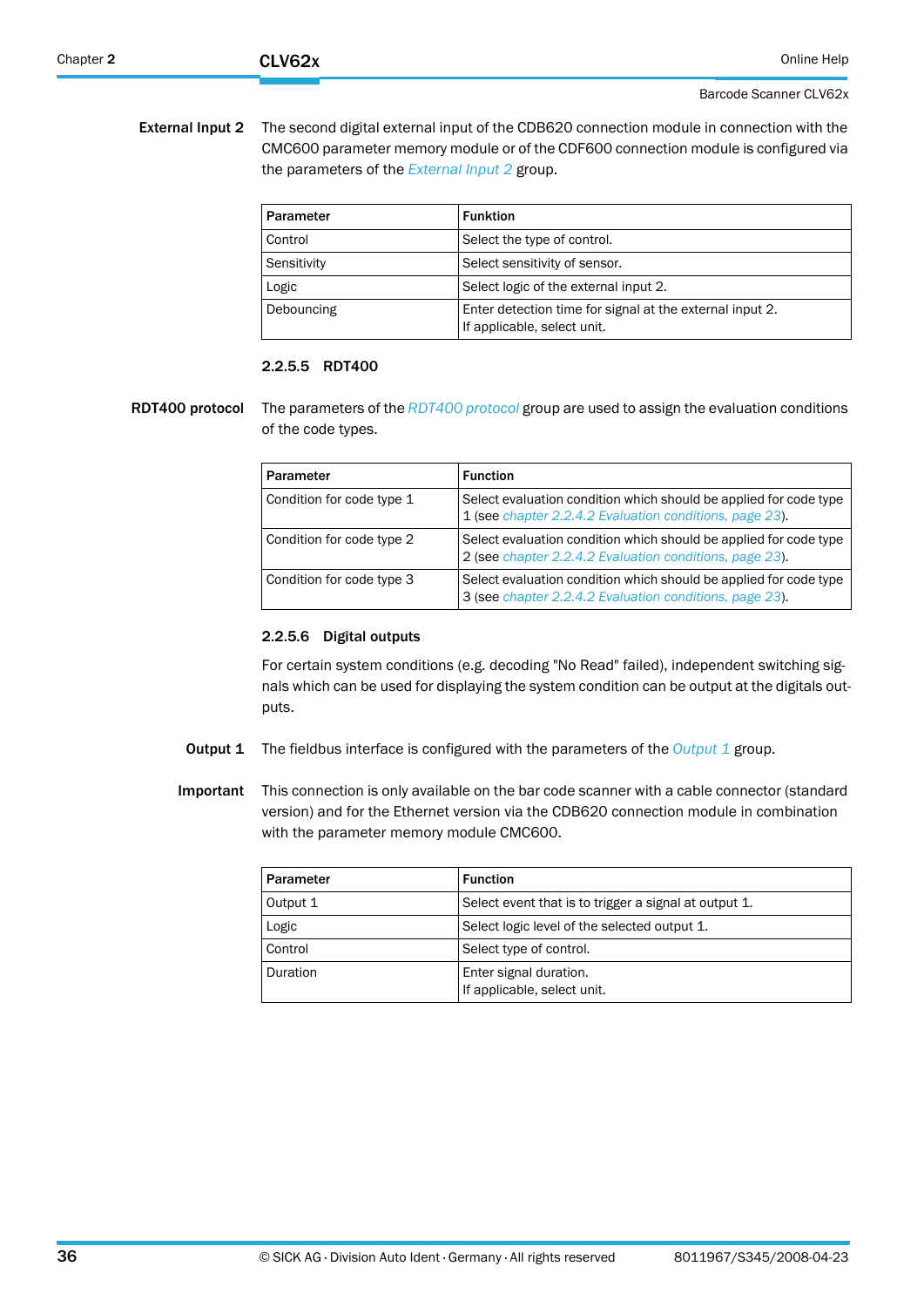Output 2 The digital output 2 is configured with the parameters of the *Output 2* group.

Important This connection is only available on the bar code scanner with a cable connector (standard version) and for the Ethernet version via the CDB620 connection module in combination with the parameter memory module CMC600.

| Parameter | <b>Function</b>                                           |
|-----------|-----------------------------------------------------------|
| Output 2  | Select condition that is to trigger a signal at output 2. |
| Logic     | Select logic level of the selected output 2.              |
| Control   | Select type of control.                                   |
| Duration  | Enter signal duration.<br>If applicable, select unit.     |

External output 1 Use the parameters of the *External output 1* group to configure the digital external ouput 1 of the CDB620 connection module in connection with the CMC600 parameter memory module or of the connection module.

| Parameter | <b>Function</b>                                                    |
|-----------|--------------------------------------------------------------------|
| Output 1  | Select event that is to trigger a signal at the external output 1. |
| Logic     | Select logic level of the selected external output 1.              |
| Control   | Select type of control.                                            |
| Duration  | Enter signal duration.<br>If applicable, select unit.              |

External output 2 Use the parameters of the *External output 2* group to configure the digital external ouput 2 of the CDB620 connection module in connection with the CMC600 parameter memory module or of the connection module.

| <b>Parameter</b> | <b>Function</b>                                                    |
|------------------|--------------------------------------------------------------------|
| Output 2         | Select event that is to trigger a signal at the external output 2. |
| Logic            | Select logic level of the selected external output 2.              |
| Control          | Select type of control.                                            |
| <b>Duration</b>  | Enter signal duration.<br>If applicable, select unit.              |

Beeper The beeper is configured with the parameters of the *Beeper* group.

| <b>Parameter</b> | <b>Function</b>                                  |
|------------------|--------------------------------------------------|
| Beeper           | Select condition which is to trigger the beeper. |
| Volume           | Select the beeper volume.                        |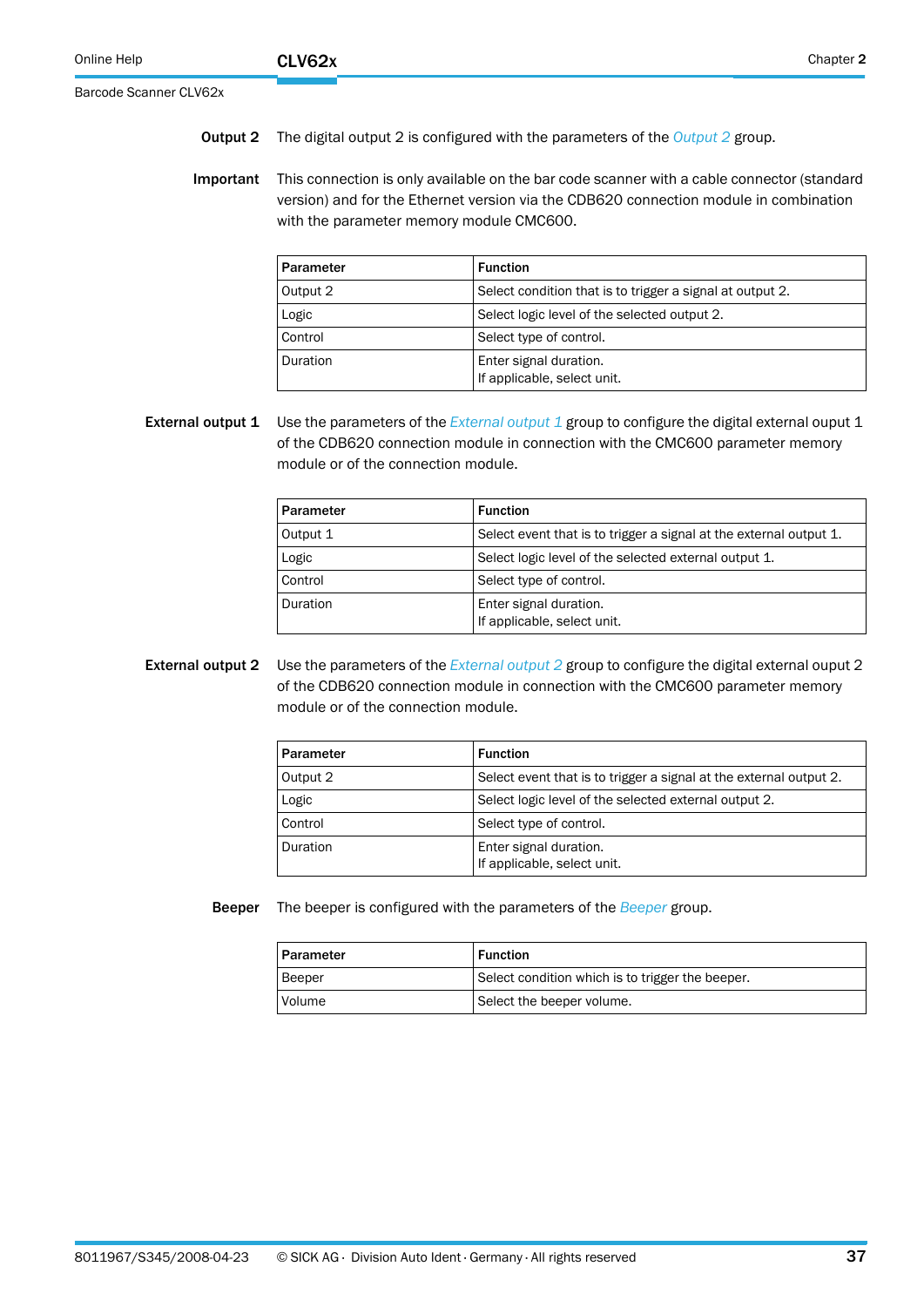## <span id="page-37-0"></span>2.2.5.7 Fieldbus CDF600

CDF600 Profibus The profibus interface is configured with the parameters of the *CDF600 Profibus* group. The fieldbus interface provides the reading result for further processing.

| Parameter                     | <b>Function</b>                                                                              |
|-------------------------------|----------------------------------------------------------------------------------------------|
| <b>Bus address</b>            | The address of the device is displayed.                                                      |
| Communication mode            | Select the operating mode for the fieldbus interface.                                        |
| Protocol / Output format      | Select the format for the output of the reading result via the serial<br>fieldbus interface. |
| Usage output Bit <sub>0</sub> | Select the function of output bit 0.                                                         |
| Usage output Bit1             | Select the function of output bit 1.                                                         |
| Usage input Bit0              | Select the function of input bit 0.                                                          |
| Usage input Bit1              | Select the function of input bit 1.                                                          |

## <span id="page-37-1"></span>2.3 Service

## <span id="page-37-2"></span>2.3.1 Operating data

Device information The identification data of the scanner is indicated via the parameters of the *Device information* group. This data is important for service work.

| Parameter        | <b>Function</b>                                     |
|------------------|-----------------------------------------------------|
| Manufacturer     | The manufacturer of the scanner is indicated.       |
| Order number     | The order number of the scanner is indicated.       |
| Serial number    | The serial number of the scanner is indicated.      |
| Software version | The version of the installed firmware is indicated. |
| Device type      | The device type of the scanner is indicated.        |

Operating data Information on the previous operation of the scanner is indicated via the parameters of the *Operating data* group.

| Parameter             | <b>Function</b>                                                 |
|-----------------------|-----------------------------------------------------------------|
| Turning on counter    | Indicates how often the scanner has been activated.             |
| Operating hours       | Indicates the total number of scanner operating hours.          |
| Daily operating hours | Indicates the scanner operating time since the last activation. |

Service information Information on the service and maintenance of the scanner is indicated via the parameters of the *Service information* group.

| Parameter             | <b>Function</b>                                     |
|-----------------------|-----------------------------------------------------|
| Last user             | Last logged-in user is indicated.                   |
| Last parameterisation | The date of the last parameterisation is indicated. |
| At                    | The time of the last parameterisation is indicated. |
| Last maintenance      | Enter date of the last maintenance                  |
| Next maintenance      | Enter date of the next maintenance.                 |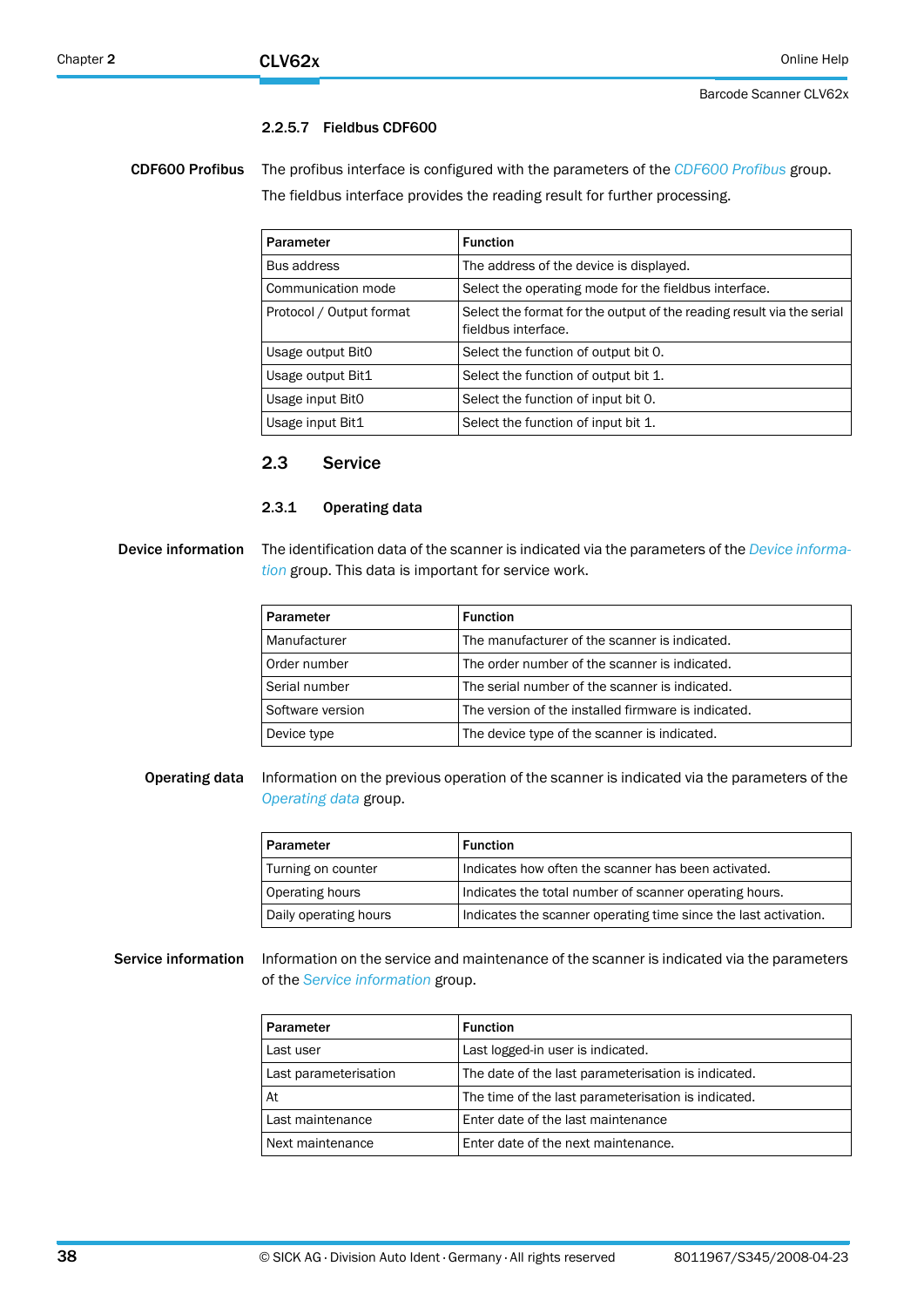## <span id="page-38-0"></span>2.3.2 System status

System information System messages are indicated via the parameters of the *System information* group.

| <b>Parameter</b>  | <b>Function</b>                                          |
|-------------------|----------------------------------------------------------|
| <b>Type</b>       | Type of message is indicated.                            |
| First occurrence  | Time of first occurrence is indicated.                   |
| Latest occurrence | Time of latest occurrence is indicated.                  |
| Number            | Number of message is indicated.                          |
| Description       | Text of message is indicated.                            |
| Info              | Further information concerning the message is indicated. |
| <b>Status</b>     | Status of message is indicated.                          |
| Counter           | The number of message occurrences is indicated.          |

## <span id="page-38-1"></span>2.4 Analysis

#### <span id="page-38-2"></span>2.4.1 Event monitor

Event monitor Signals, inputs and outputs can be monitored via the diagrams of the *Event monitor* group.

| Symbol          | <b>Function</b>                                |
|-----------------|------------------------------------------------|
| 印               | Select signal that has to be monitored.        |
|                 | Open a previously recorded monitoring diagram. |
| $\mathbf{H}$    | Save the current monitoring diagram.           |
| فه              | Measure distances within the diagram.          |
|                 | Start monitoring.                              |
| $\blacksquare$  | Interrupt monitoring.                          |
|                 | Stop monitoring.                               |
|                 | Record monitoring.                             |
| $\mathbb{R}$    | Enlarge diagram.                               |
| $\mathbf{Q}$    | Set zoom of the diagram to 100 %.              |
| Q               | Scale down diagram.                            |
| $M_{\rm{S}}$    | Indicate time axis in diagram.                 |
| M <sub>2</sub>  | Indicate increment axis in diagram.            |
| 囲               | Activate/deactivate matrix in diagram.         |
| $\frac{1}{123}$ | Indicate values in diagram.                    |
|                 |                                                |